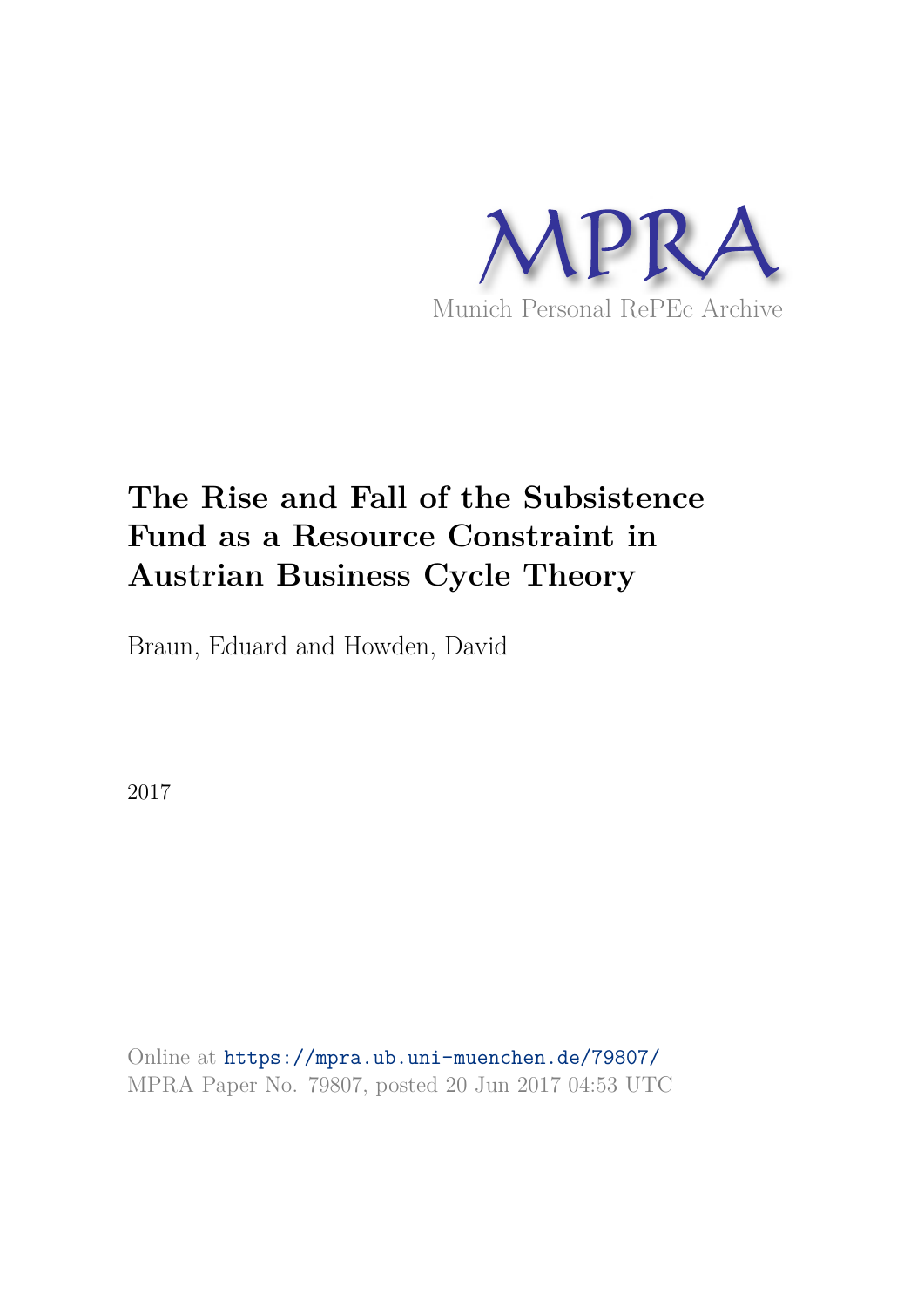This article can be cited as: Braun, Eduard and David Howden. 2017. "The Rise and Fall of the Subsistence Fund as a Resource Constraint in Austrian Business Cycle Theory." *Review of Austrian Economics* 30(2): 235-49.

It can be found at: https://link.springer.com/article/10.1007/s11138-016-0347-y

# **The Rise and Fall of the Subsistence Fund as a Resource Constraint in Austrian Business Cycle Theory<sup>1</sup>**

Eduard Braun Clausthal University of Technology Institute of Management and Economics Julius-Albert Straße 2 Clausthal-Zellerfeld, 38678, Germany eduard.braun@tu-clausthal.de

David Howden St. Louis University – Madrid Campus Department of Business and Economics Avenida del Valle, 34 Madrid, 28003, Spain dhowden@slu.edu

**Abstract:** The "subsistence fund" was once an integral part of Austrian business cycle theory to indicate the resource constraint on the ability to complete investments. Early agrarian and industrial economies were constrained by resource availability in a manner consistent with that alluded to by the subsistence fund. This link became more tenuous as the growth of the financial economy in the 20<sup>th</sup> century removed the apparent importance of pre-saved goods to complete investments. At this point the subsistence fund came to be used only as a metaphor and was jettisoned from Austrian business cycle theory. The present paper points to the merits of the subsistence fund in explaining the turning point of the business cycle as compared to alternative explanations. It also works out the deficiencies in historical expositions of the Austrian theory based on the subsistence fund, and traces the evolution of the resource constraint at the core of Austrian economists´ treatment of the business cycle.

# **JEL Classification:** B13; B25; E32

**Keywords**: subsistence fund; early business cycle theories; Austrian business cycle theory; wages fund

-

<sup>&</sup>lt;sup>1</sup> Acknowledgements to be added...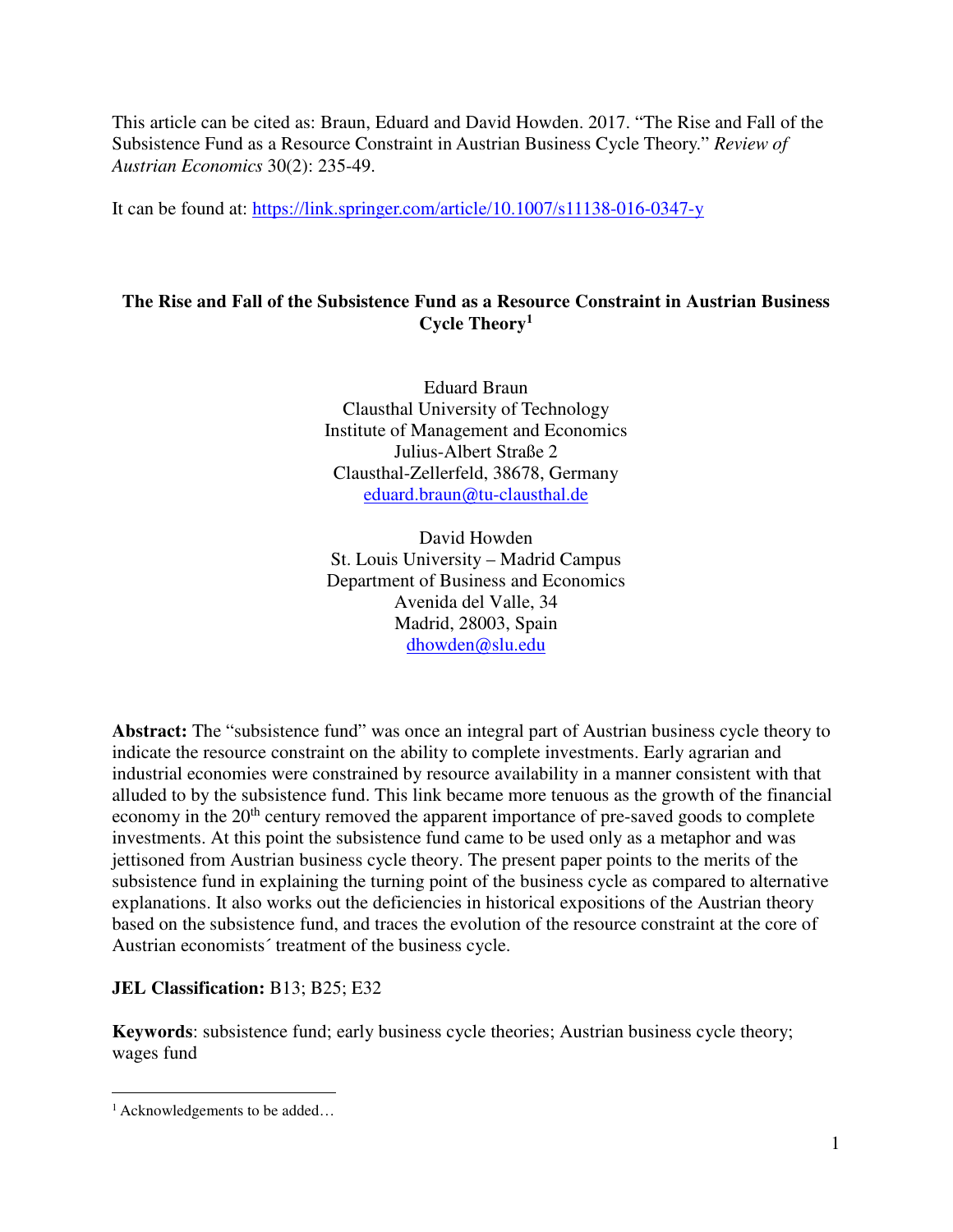## **The Rise and Fall of the Subsistence Fund as a Resource Constraint in Austrian Business Cycle Theory**

## **1. Introduction**

The connection between the real and the financial sector is generally explained by the various monetary transmission channels. By determining the interest rate on the financial market, the banking system or the central bank are said to be able to influence consumption, investment, and the external balance and thus to impinge on aggregate demand (Boivin et al. 2011: 374 ff.). Although it is generally acknowledged that the interest rate cannot and should not be manipulated at will, the idea that the financial market and the interest rate are themselves subject to real resource constraints, even in the short-run, is only rarely emphasized.

That there is such a real resource constraint which the monetary authorities should account for if they want to avoid major economic breakdowns has been argued most forcefully by the Austrian School since Ludwig von Mises formulated the Austrian business cycle theory (ABCT) (Mises 1912). While other schools of economic thought focus most of their attention on the nominal constraint caused by inflation in an overheating economy, the Austrian School´s business cycle theory views the problem as entrepreneurs lacking access to a sufficient number of real resources to complete their investments. This theory, although it temporarily spread from Vienna to other centers of economic theory like the London School of Economics (Robbins 1934), was largely abandoned after the Keynesian Revolution.

Modern Austrian economists tend to argue that the marginalization of ABCT is due to ideological reasons: Keynes won the battle of business cycle theories in the 1930s because he offered policy-oriented solutions favored by politicians and applied economists. Even on a purely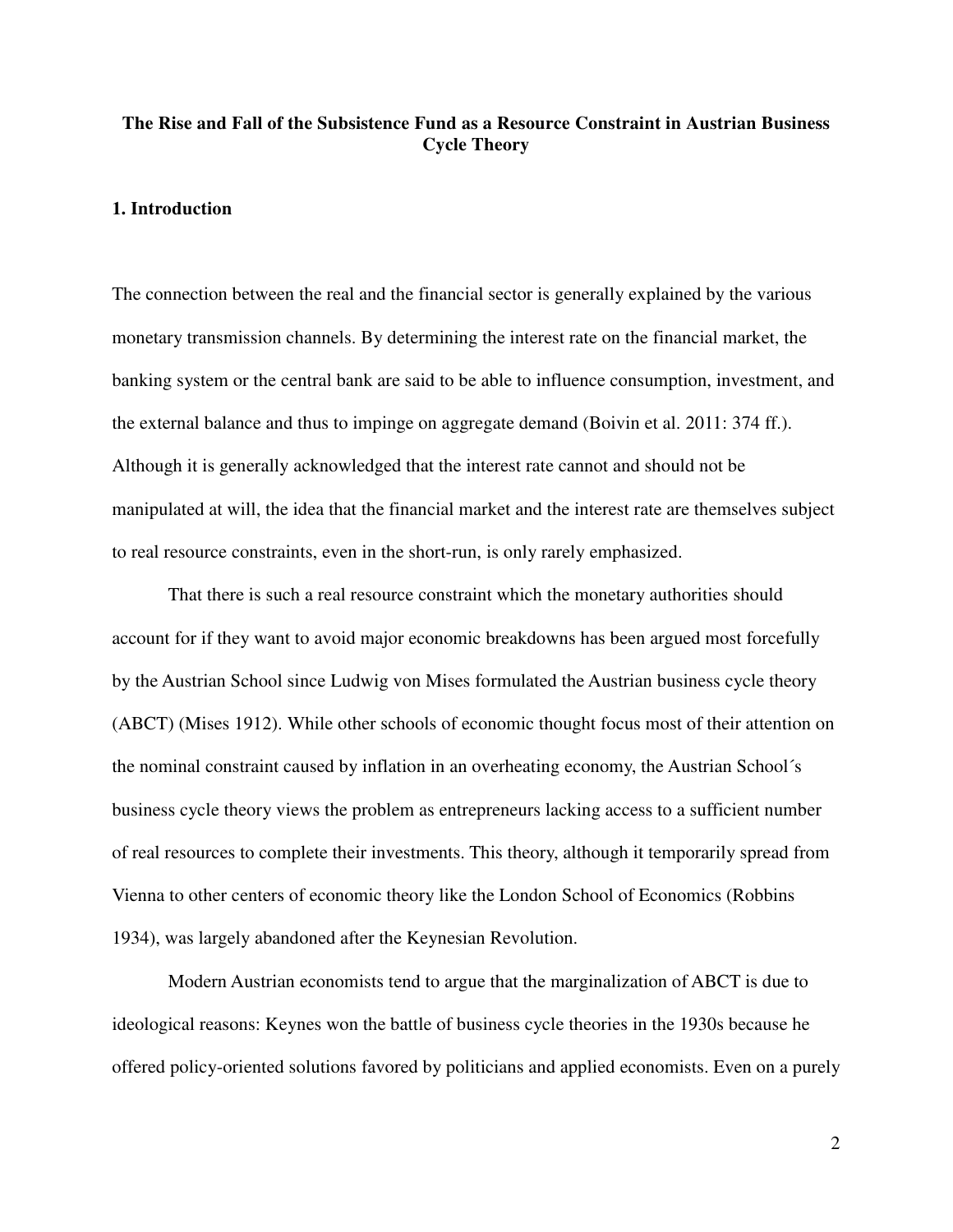theoretical basis, however, there are good reasons to doubt the relevance of the arguments for the existence of a real resource constraint presented so far by the Austrian School. Not only do the several explanations provided by Austrian economists differ substantially (Braun 2012), but they also do not exceed the stage of mere metaphors. There is no precise and comprehensive discussion of the resources that are supposed to constrain monetary policy and the consequent economic expansion in ABCT.<sup>2</sup>

 The present paper has two goals. First, it locates and illuminates the limits and weaknesses of ABCT when it comes to pinpointing the relevant resource constraint. Second it reveals the still unexploited potential that lies dormant in at least some versions of ABCT. In accomplishing these goals, it concentrates on the role of the so-called "subsistence fund." This concept, adopted by Mises ([1912] 1953) from Böhm-Bawerk ([1889] 1930), demonstrates best what the Austrians imply when they talk about resource constraints. It is also where they stop short in their analysis, and where there exist new starting points for a deeper discussion of the issue. It will become clear that the idea of a resource constraint on investment was relaxed even more in ABCT once the subsistence fund had been abandoned.

In section 2, we track the historical development of the subsistence fund. We demonstrate that it served primarily as a basic metaphor or placeholder for a deeper analysis of the process that turns savings into investments. Section 3 presents the largely unsuccessful efforts made by Wicksell ([1898] 1936), Mises ([1912] 1953), and Strigl ([1934] 2000) to go beyond the

<u>.</u>

<sup>&</sup>lt;sup>2</sup> There are additional reasons to doubt the importance of the ideological explanation as the sole reason that Keynesian ideas took hold at the expense of the Austrian theory of the business cycle. As one referee points out, it is ironic to state that Keynes beat Hayek for ideological reasons when the Keynesian consensus subsequently lost some ground to the New Classical School which was more aligned with the arguments at the core of ABCT. Under this interpretation, the relevant elements of ABCT were incorporated by the mainstream and the incorrect or irrelevant elements were rejected. While there is debate as to what degree the mainstream view of ABCT is a "correct" interpretation (see, e.g., Salerno 2012), this paper does not intend to delve into this debate. Instead it sheds light on the difficulties encountered by Austrian economists in updating at least one element of ABCT – the subsistence fund – to the more modern, financialized, economy.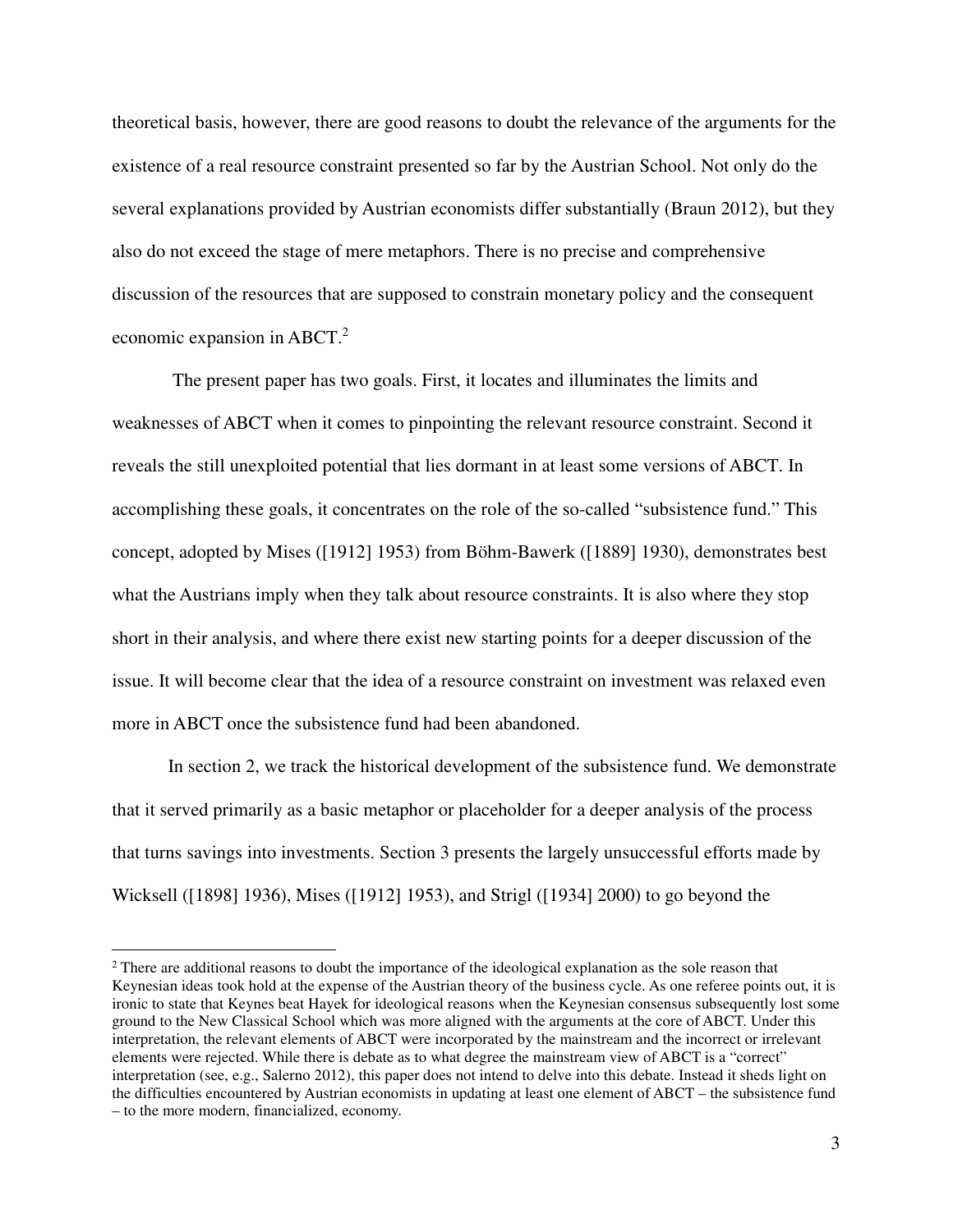metaphor and to integrate the subsistence fund as a real variable into economic theory, especially business cycle theory. None of them was completely successful, leading the subsistence fund to be abandoned even as a metaphor in the framework of the ABCT, where it figured most prominently. In section 4, we demonstrate that this latter development is unfortunate for ABCT as it leaves it at a loss to explain why a boom should turn to a bust before a hyperinflationary boom sets in.<sup>3</sup> We argue that modern renditions of ABCT, especially those based on Hayek ([1935] 2008]), refrain from implementing a meaningful resource constraint due to their abandonment of the subsistence fund. Although it barely emerged from the status of a metaphor, the concept of the subsistence fund at least hinted at what could be the cause of the upper turning point of the business cycle. For these two reasons, its omission must be seen as a step in the wrong direction taken by Mises, Hayek, and most of their followers.

#### **2. The rise of the subsistence fund**

 $\overline{a}$ 

#### **2.1 Time and the production process**

One of the main postulates of classical economics was that it is necessary to look directly at the "realities" of the phenomena and not to be deceived by the observable "outward mechanism of paying and spending" (Mill 1965: 89). One notable area where the classical authors tried to adhere to this postulate was the wages fund. They argued that a fund of consumer goods – the wages fund – is the precondition of any but the most primitive production processes. The amount of consumer goods was given in the short run and served as a resource constraint on production (Hennings 1987).

To understand the background of this theory one must keep in mind that the classical

<sup>3</sup> What Mises (1949: 427, 436, 469, 544, and *passim*) coined a "crack-up boom."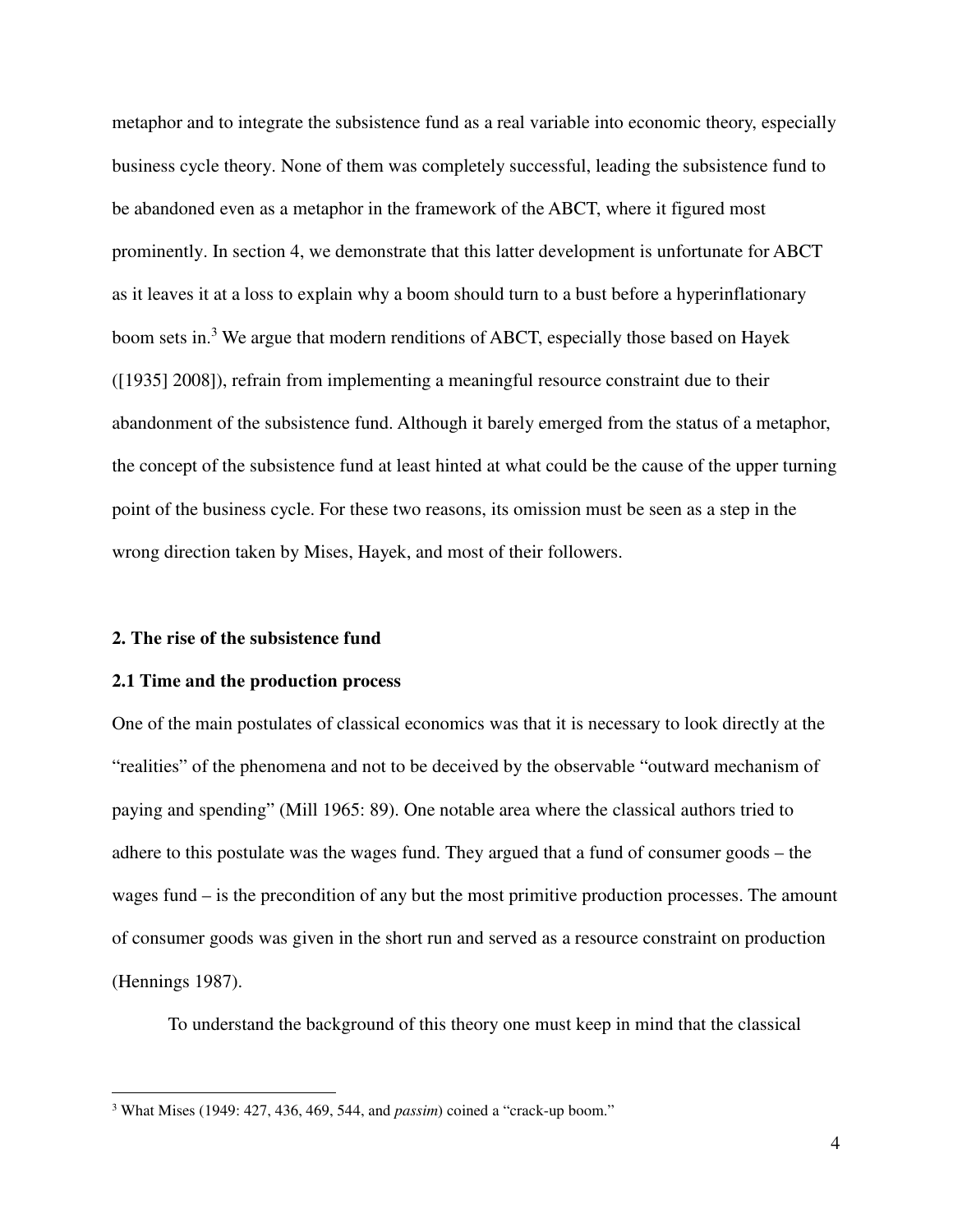British economists were writing in a time when agriculture was still the central and most visible line of production (Phillips 1967: 321 f.). By and large, the whole nation had to subsist for one year from the product of each crop. While the laborers were already working for next year's harvest, they had to be provided with the means of subsistence the last one had created. This is the simple and "self-evident" core of the wages fund theory (Senior 1854: 153).<sup>4</sup>

Building on Jevons's ([1871] 1911) brief comments on the wages fund, Böhm-Bawerk ([1889] 1930) addressed two shortcomings of the doctrine: the claim that the wages fund was needed to sustain production processes of a fixed duration (typically one year) and the disregard of the fact that the product of one period is not necessarily consumable output, but rather an input for use in another production process. In addressing these issues Böhm-Bawerk integrates his reformulation of the wages fund into a simple growth model.

On the one hand, production leads to greater results when more roundabout (i.e., timeconsuming) methods encompassing additional intermediate stages of production are employed (Böhm-Bawerk [1889] 1930: 20 ff.). On the other hand, entrepreneurs can only implement more roundabout methods of production when the wages fund is sufficiently large (Böhm-Bawerk [1889] 1930: 400). In short, Böhm-Bawerk applied the classical view of the resource constraint on production to a more sophisticated model of the production process. The underlying idea remained the same: production is a time-consuming process that presupposes the existence of a fund that allows for the provision of the participating persons until the final product is finished. This final product must be in the form of a consumable good to replenish those exhausted during the production process to sustain workers.

-

<sup>&</sup>lt;sup>4</sup> The idea that this year's harvest is related to next year's harvest was already foreshadowed by Adam Smith's discussion of the "corn economy" (Smith 1776, book II, chap. III). Later developments focused on the relationships between the harvest of one year and subsequent levels of productivity and wages as factors that would affect future harvests (Hicks 1965: 36-42); Lachmann (1968: 130-42; Lewin 1999: 53-57).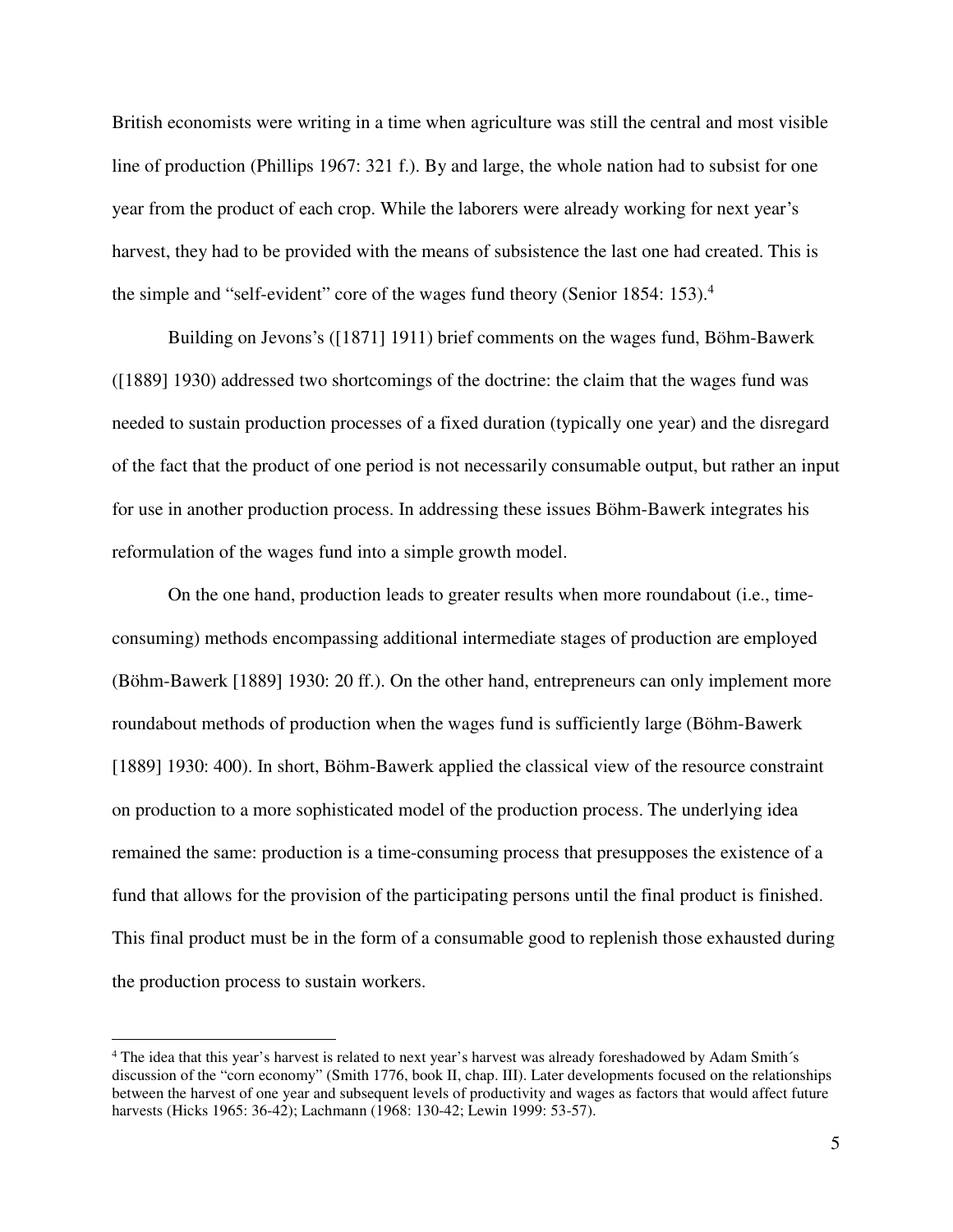One of Böhm-Bawerk's contributions was to dismiss the term "wages fund" for the more holistic *"*subsistence fund*."* He did so because a pre-existing fund of goods is not only necessary for the subsistence of laborers – which the term "*wages*" fund seems to indicate – but of capitalists and landowners as well (Böhm-Bawerk [1889] 1930: 70).

Böhm-Bawerk's rehabilitation of the wages fund doctrine was immediately appealing to neo-classical theorists. Further elaborations of the production process based on his two ideas – 1) more roundabout processes are more productive, yet 2) they are constrained by the available amount of consumer goods – can be found in Taussig (1896), Wicksell ([1898] 1936), Pantaleoni (1898), Mises ([1912] 1953), Strigl ([1934] 2000), Dorp (1937), and Eucken (1954). Later we will demonstrate how some of these authors built a business cycle theory upon this foundation.

#### **2.2 Limits of the subsistence fund metaphor**

Economists ultimately abandoned the subsistence fund theory by the 1940s. It was not thought possible to integrate it into the theories that came into vogue at the beginning of the  $20<sup>th</sup>$  century, such as the marginal productivity theory of wages and output, or the Keynesian reformulation of Say's Law according to which demand creates its own supply (Braun 2014). The main problem was that the idea of an accumulated "fund" of consumer goods did not match the facts of post-Industrial Revolution economies.

Beyond an agrarian society it is difficult to specify in any meaningful sense what (and where) this subsistence fund is supposed to be and for how long it must suffice*.* In a modern society production is synchronized by way of several staggered production processes producing (Strigl [1934] 2000: 9 f.). Therefore, there is no longer any subsistence fund in the strict sense (Hayek 1941: 85 f., 146). In the economies of the  $20<sup>th</sup>$  century it had become only a metaphor for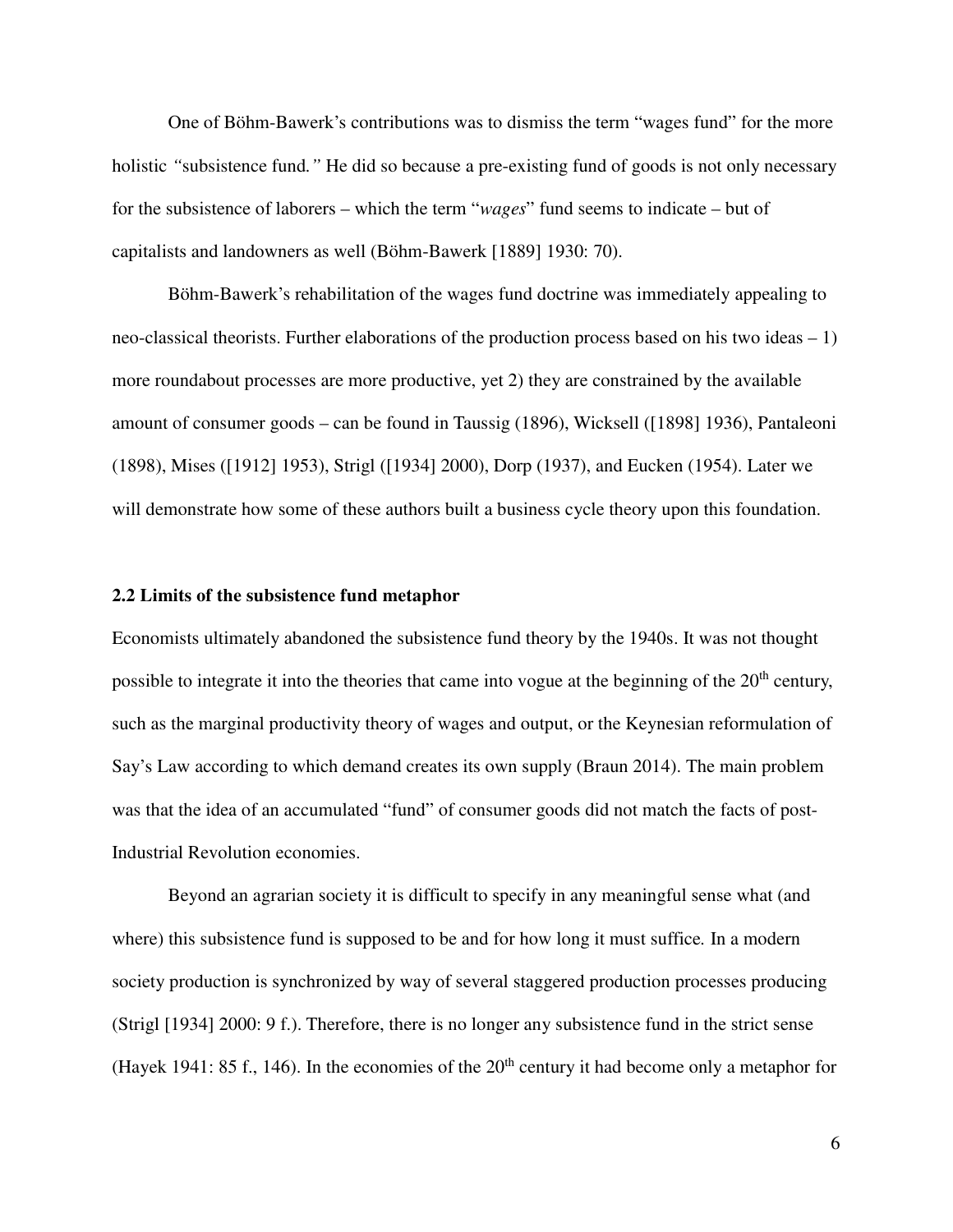the real resource constraint intuited to be the limiting factor on production*.*

The solutions suggested to deal with the problem of identifying *what* resources constrain production were not entirely convincing, and they could not prevent the abandonment of the subsistence fund from economic theory. Böhm-Bawerk ([1889] 1930: 321 f.), for example, did not limit his subsistence fund to actual consumer goods like the classical economists had with their wages fund. Instead, his fund consisted of the entire wealth of the economic community. All goods which today constitute the wealth of an economy ripen into consumer goods at some future time and will then be available to cover the ensuing consumption demands. Not only the currently existing consumer goods, according to Böhm-Bawerk, but also the amount of consumer goods continuously coming into existence will determine the potential length of the production process that may be sustained through the subsistence fund. However, under this formulation the idea that the subsistence fund constrains the length of the production processes takes a much less restrictive form. To state that the whole wealth of a nation serves – both in stock form today and flow form in future periods – as a resource constraint on production might not be wrong, but it is a rather loosely binding constraint in any ongoing production process.

In order to translate the subsistence fund metaphor to the modern production process, Strigl ([1934] 2000: 26 ff.) takes a different approach than Böhm-Bawerk, effectively building off Jevons ([1871] 1911) to explain the "circulation of capital" in the production process. Jevons ([1871] 1911: 224 ff.) considered the idea of the subsistence fund as the core of *capital theory*, something Böhm-Bawerk ([1889] 1930: 42 f.) denied explicitly. The "ordinary sustenance" required to support laborers while engaged with their work is, for Jevons, "the true form of capital" ([1871] 1911: 243). In order to express this thought, he ([1871] 1911: 223 f.) introduced the term "free" or "uninvested" capital. By building factories, railways, and machines,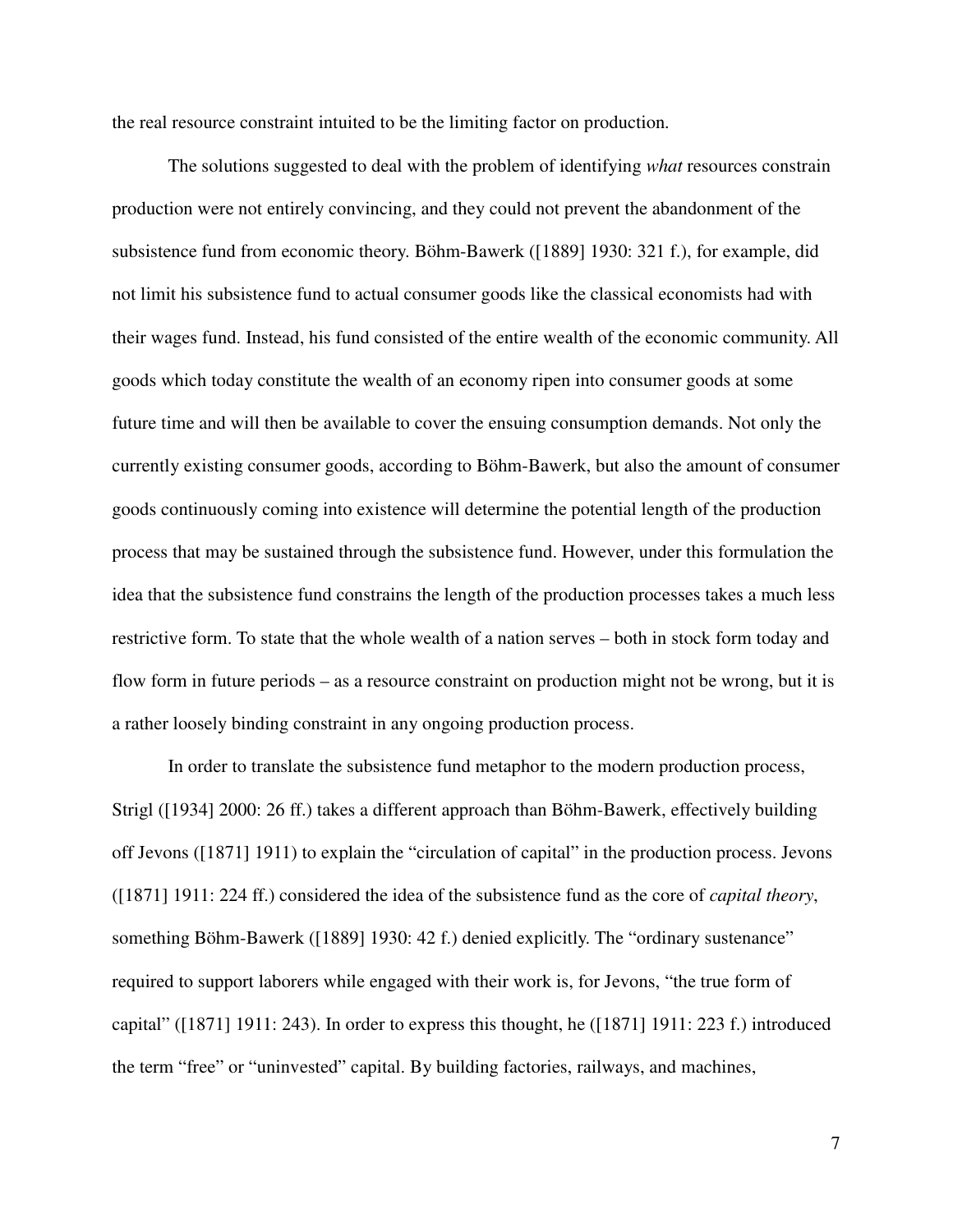entrepreneurs *invest* free capital, that is, "food and maintenance." The capital remains invested or sunk until it is available again in the form of free capital (Jevons [1871] 1911: 242 ff.).

The main point is that while free capital – the subsistence fund  $-$  is a necessary precondition of the beginning and the continuation of the production process, it constitutes also the final output of any process. Jevons's "free capital" and Strigl's reformulation of the subsistence fund make it possible to maintain the idea of a fund consisting only of consumer goods. However, as for Jevons and Strigl free capital is freshly produced every day, it cannot be argued that the currently available fund of consumer goods in any way limits the length of the production period. Similar to Böhm-Bawerk's case, it is difficult to see how the resource constraint represented by the subsistence fund can become binding.

On its own, the subsistence fund might be a suitable metaphor for the way production has to be funded in real terms (especially in a primitive barter economy), but it cannot be applied to the modern financial economy without strong reservations. In his review of the business cycle controversies of the 1930s, Bernhard (1943) lamented that the "scarcity of capital" shifted from indicating a real resource constraint at some times to a volume of money at others. This signaled the tension economists had in translating the existing subsistence fund, formulated in terms of real as opposed to nominal assets, to something analogous and relevant to the increasingly financial economy. The intended meaning of the concept "scarcity of capital" was often "impossible to determine" (Bernhard 1943: 55). The subsistence fund had lost relevance as a resource constraint on production.

#### **2.3 The subsistence fund metaphor in business cycle theory**

In applications of the subsistence fund to business cycle theory, it is important to distinguish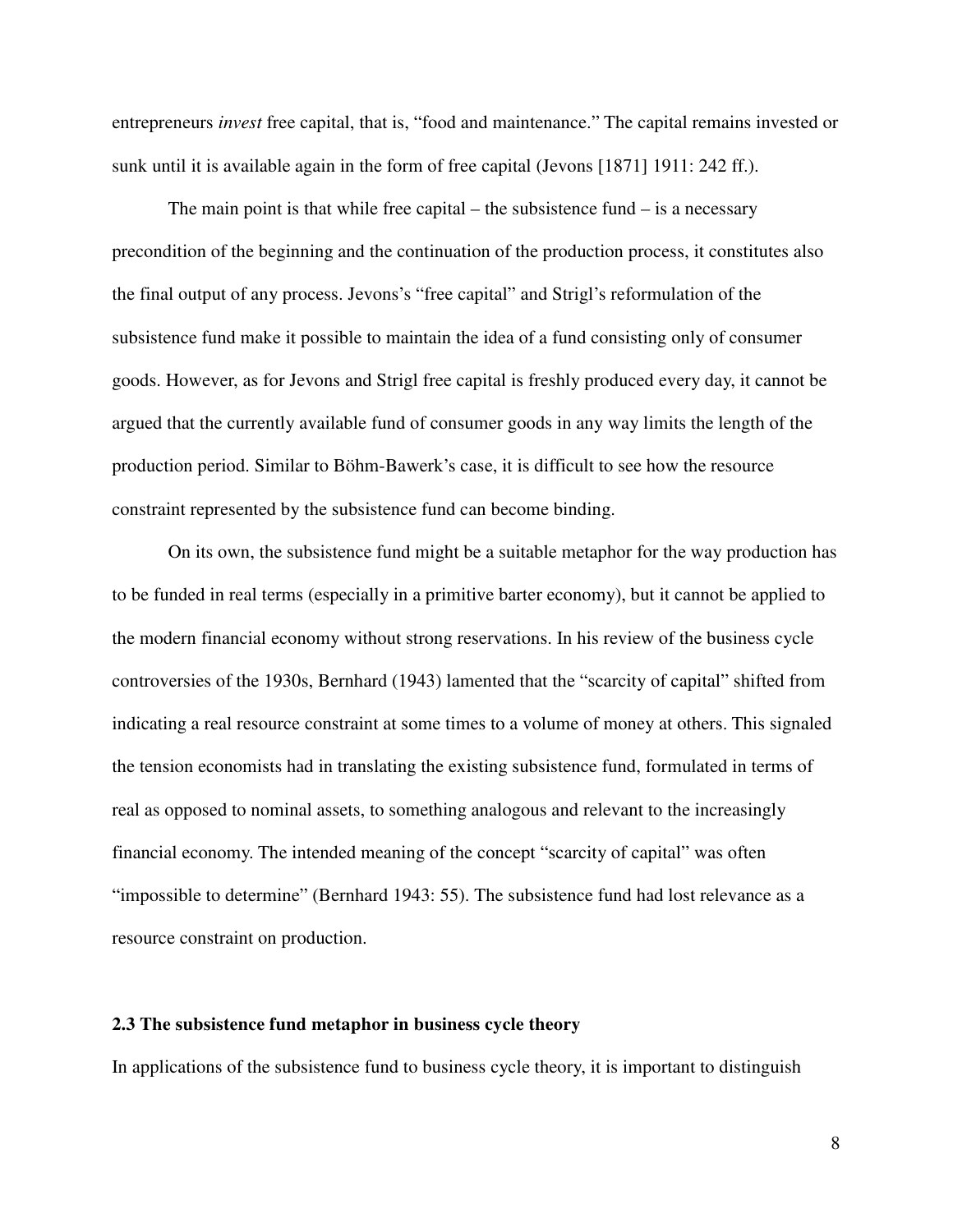between the metaphorical use of the term and the attempts to reformulate and integrate it into the theory. To our knowledge, no author has made such a distinction explicit. The present section concentrates on the metaphorical use of the subsistence fund.

The subsistence fund can be used without difficulties to illustrate the logic of an economic crisis in an agrarian society. The consequence of a crop failure can be described as insufficient means of subsistence to sustain previously undertaken investment projects. This idea was behind Jevons's (1884: 221 ff.) sunspot theory of the business cycle, where he argued that solar activity explains whether harvests are good or bad and that it thus determines the ebbs and flows of an agricultural economy.

Mises's ([1912] 1953) initial formulation of his business cycle theory, predicated on Böhm-Bawerk's subsistence fund, rests upon a similar foundation. For Mises, the bust is caused by a lack of the means of subsistence. However, he does not ascribe this lack exclusively to crop failures, but to unsustainable changes in the structure of production. Mises ([1912] 1953: 360) argues that in order to be sustainable the period of production "must be of such a length that exactly the whole available subsistence fund is necessary on the one hand and sufficient on the other for paying the wages of the labourers throughout the duration of the productive process." Mises, in other words, accepts Böhm-Bawerk's theory of the production process based on the classical theory of the wages fund. The subsistence fund serves as a resource constraint limiting the sustainable lengthening of the production period.<sup>5</sup>

Mises's boom-bust cycle occurs when entrepreneurs are fooled into thinking that the

-

<sup>&</sup>lt;sup>5</sup> Mises was not consistent in his use of the subsistence fund throughout his writings on the business cycle (Braun 2012). Early formulations put the onus of investment sustainability on the subsistence fund (Mises [1912] 1953). His last exhibition eschewed the subsistence fund almost completely as an explanation of the turning point of the business cycle and instead relied on skewed expectations and the difficulties of planning in an inflationary environment (Mises 1949).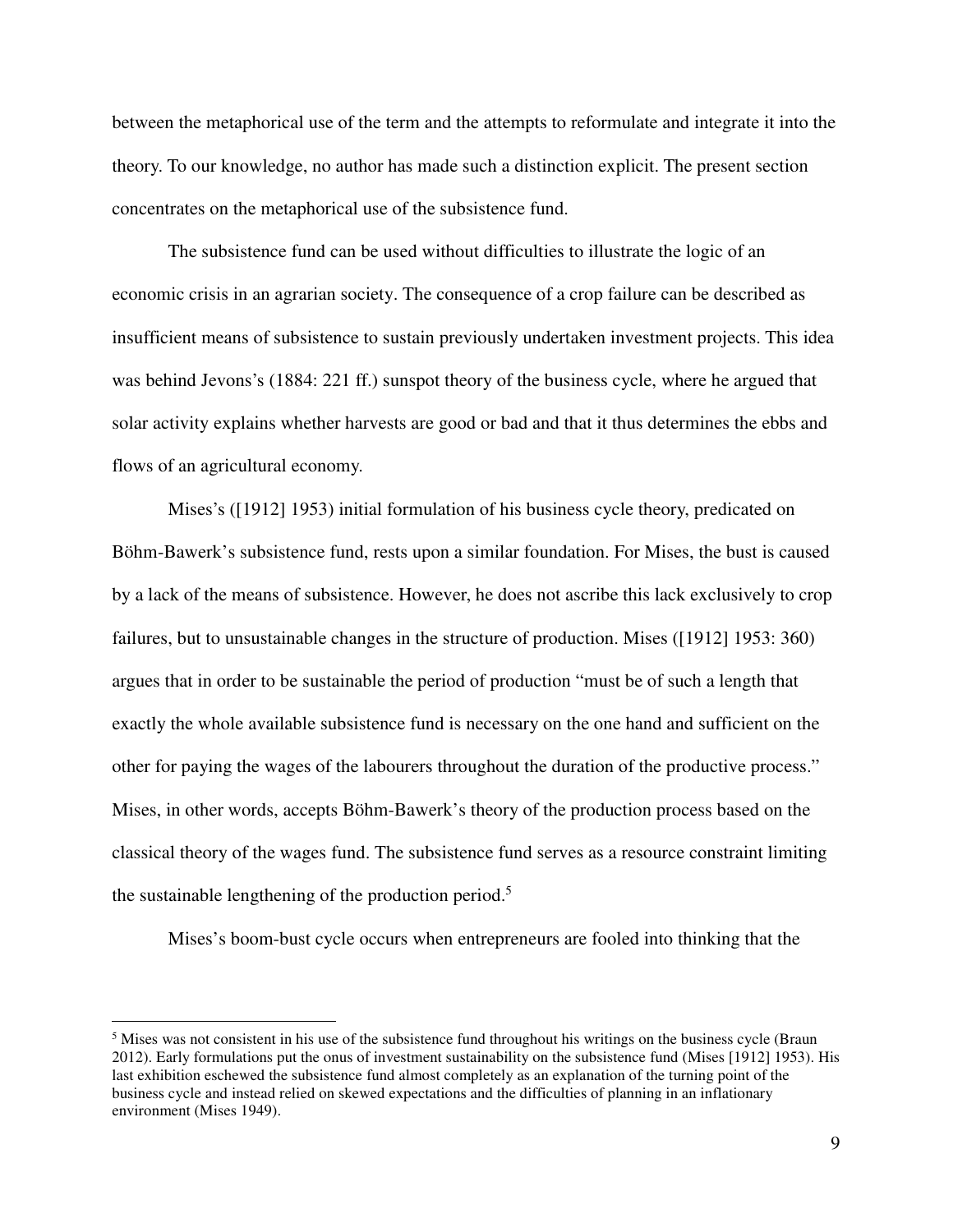subsistence fund has increased. Here it is important to point out what Mises thought would happen when investors' expectations of the fund become uncoupled from its physical embodiment. When entrepreneurs believe that the subsistence fund has increased, they consider it possible to partake in more roundabout – and therefore longer and more productive – processes of production. The average period of production will be lengthened which will require a sufficient subsistence fund to see them through to completion (Mises [1912] 1953: 361). Yet, in so far as the subsistence fund has not increased at all, the bust is unavoidable:

A time must necessarily come when the means of subsistence available for consumption are all used up although the capital goods employed in production have not yet been transformed into consumption goods. […] The means of subsistence will prove insufficient to maintain the labourers during the whole period of the process of production that has been entered upon. (Mises [1912] 1953: 362)

Therefore, the production process must be adjusted. Some of the new investments must be left either entirely unused, or at least will be used less economically. Alternatively, consumers must curtail consumption to allow the subsistence fund to be stretched further than would otherwise be possible (as alluded to in Hayek [1935] 2008: 268, Bresciani-Turroni 1936, and Bagus and Howden 2010: 66-69). In short, there is a loss of value in the economy and a recession sets in (Mises [1912] 1953: 364).

# **3. Attempts to integrate the subsistence fund in the Austrian business cycle theory 3.1 The natural rate of interest**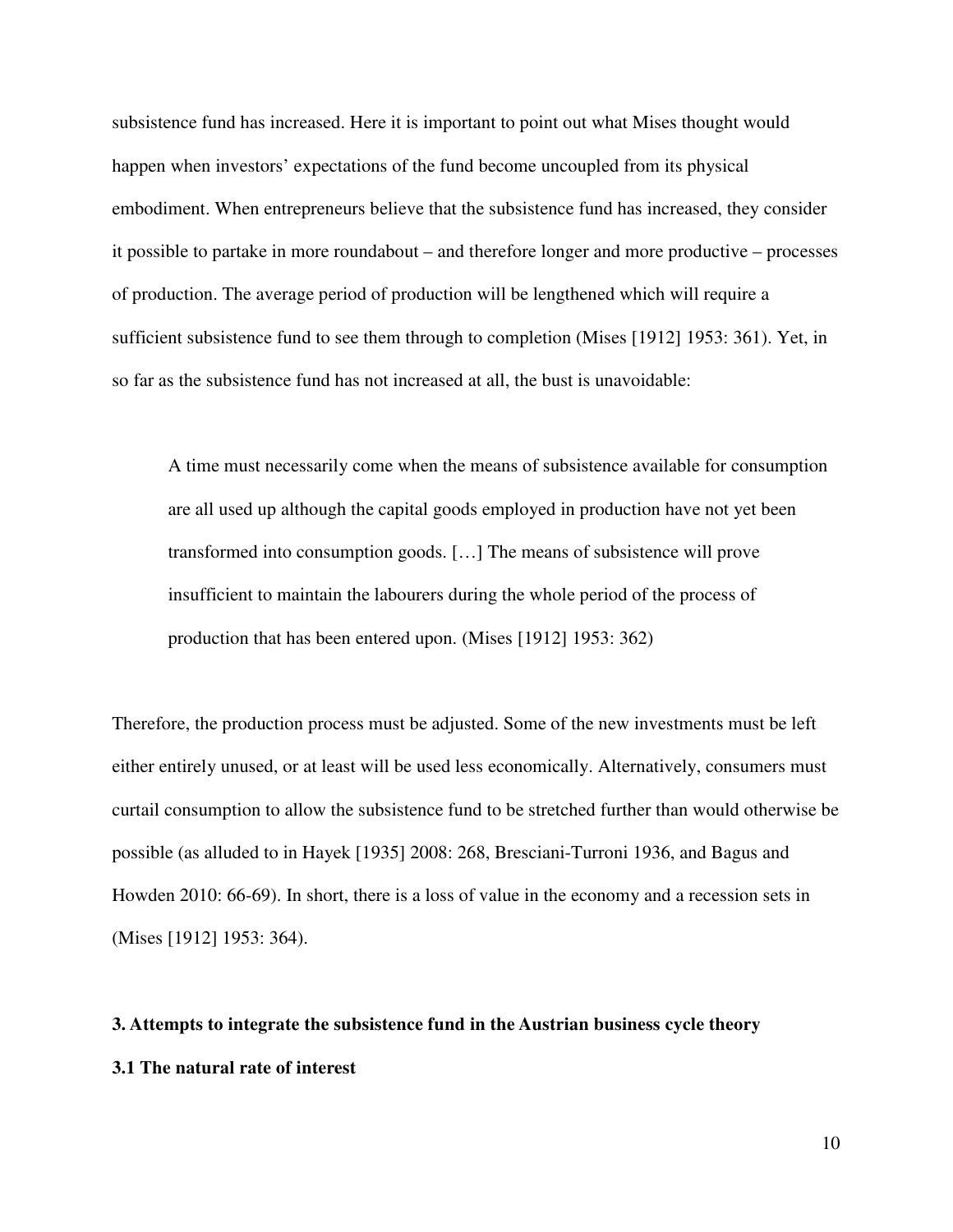Mises ([1912] 1953) and Strigl ([1934] 2000) both build on the preparatory work of Wicksell ([1898] 1936) to try to go beyond mere metaphors and to explain what links the entrepreneur´s investment decision to the size of the subsistence fund. They accept that entrepreneurs do not consider a factor called the "subsistence fund" when deciding the time dimension of their investment projects. In its place they are guided by the rate of interest. When the rate is low, more time-consuming investments become more profitable and vice versa.<sup>6</sup> Both Mises's and Strigl's point is that the *natural* or *equilibrium* rate of interest, in accordance with marginal productivity theory, bears a close relationship to the subsistence fund: the greater the available means of subsistence the lower the rate of interest.

According to Wicksell ([1898] 1936: xxvii), cumulative price movements result when the money rate of interest deviates from the natural rate of interest. In the following, we concentrate on the case where the money rate happens to be below the natural rate because it is the one that is more important for business cycle theory. The *natural* rate of interest, in Wicksell's ([1898] 1936, p. xxvi) theory, corresponds to the rate of interest that would be brought about by a moneyless economy where goods are exchanged intertemporally and in kind. From the way Wicksell describes this theoretical state of affairs it becomes clear that he considered the natural rate to be determined by the supply of and the demand for the "wages and rent fund":

It may be supposed in theory that the entrepreneur borrows […] *consumption goods* from the capitalists in kind*,* and then pays them out in kind in the shape of wages and rents. At the end of the period of production he repays the loan out of his own product, either

<u>.</u>

<sup>&</sup>lt;sup>6</sup> Adherents to ABCT during the 1930s were not unified in this belief. Machlup (1932: 279-80) reckoned that a reduction in the interest rate would not affect all projects homogenously but rather it would entice entry into industries less reliant on fixed capital.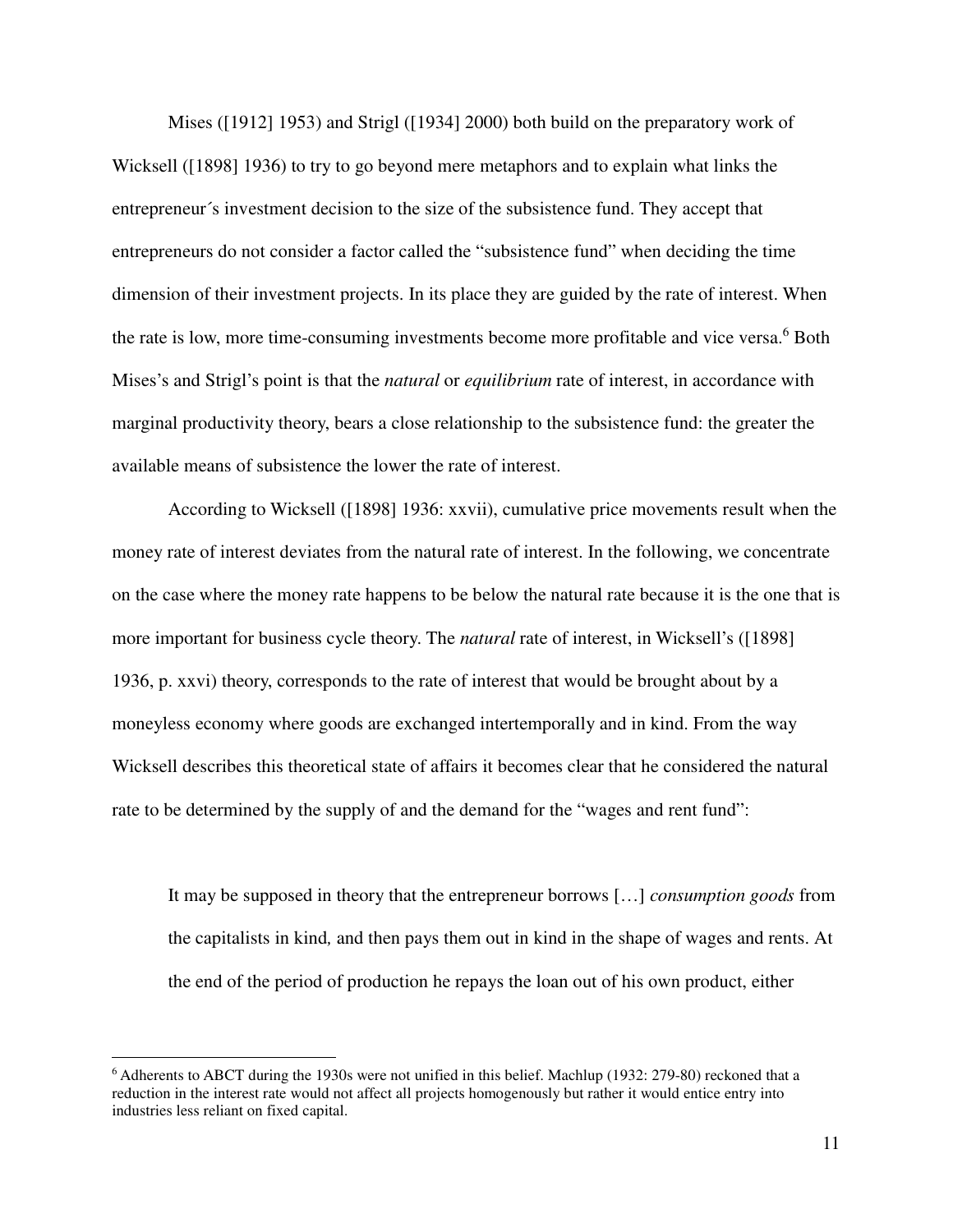directly or after exchanging it for other *commodities* (relative prices being assumed to remain unaltered). If this procedure were adopted by all entrepreneurs who work with borrowed capital, competition would bring about a certain *rate of interest* that would have to be paid to the capitalists in the form of some commodity or other. (Wicksell [1898] 1936: 103, emphases changed)

This is the springboard from which Mises ([1912] 1953: 355 ff.) commences his exposition of the business cycle, adopting Wicksell's use of the natural rate of interest. Mises maintains that the natural rate is the "rate of interest which would be determined by supply and demand if real capital was itself lent directly without the intermediation of money" (Mises [1912] 1953: 118). Similar to Wicksell, he adds that "the national subsistence fund" is at least "one of the elements that help to determine the rate of interest" (Mises [1912] 1953: 347). (He does not specify what he considers to be the other elements – the subsistence fund is the only variable he mentions.) He repeats this point some lines below where he states that "[t]he greater the fund of means of subsistence in a community, the lower the rate of interest (ibid.)." To sum up, Mises argues that the natural rate of interest alludes to a real resource constraint, i.e., to the size of the subsistence fund. If the natural rate is low, the subsistence fund is large and therefore more roundabout ways of production can be undertaken (Mises [1912] 1953: 360 f.).

Wicksell ([1898] 1936: 168) admits (and Mises ([1912] 1953: 355) agrees with him), that the natural rate of interest is an unobservable and hypothetical rate. It is the rate of interest that *would* prevail in a moneyless equilibrium. As opposed to this, the *money* rate of interest, in both Wicksell's and Mises's terminology, is the actual rate determined on the credit market. It depends on the demand for and the supply of loans, where the banking system can increase the supply of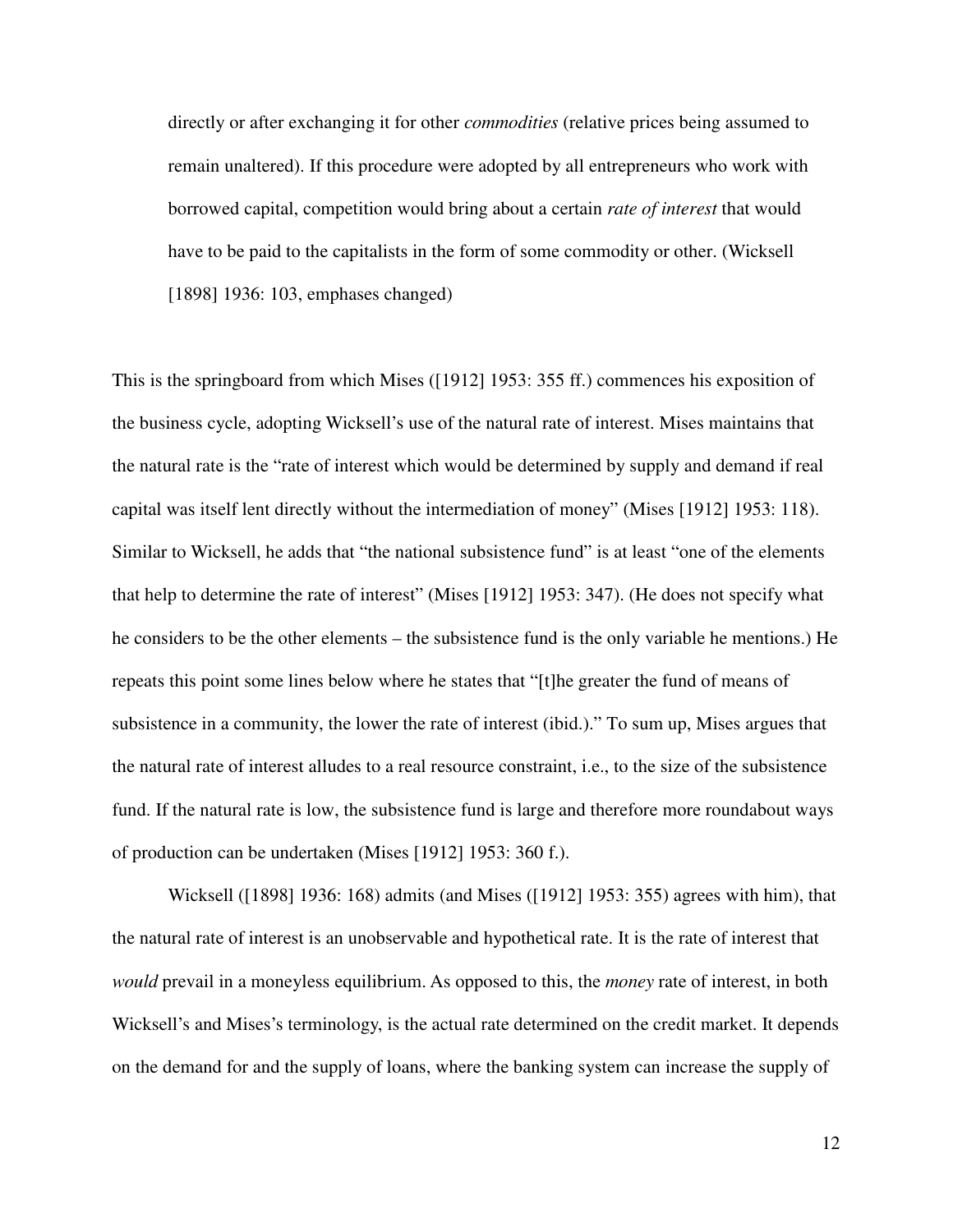credit – and therefore lower the money rate of interest – limited only by the zero bound (Wicksell [1898] 1936: xxvi; Mises [1912] 1953: 357 ff.).

Mises's point is that when the banking system lowers the money rate of interest below the natural rate, entrepreneurs – who cannot directly observe the natural rate or the extent of the subsistence fund – are fooled into acting as if the resource constraint had slackened and adapt the structure of production in an unsustainable way. In reality the natural rate has not decreased nor has the subsistence fund increased, and thus the means of subsistence will not suffice to complete the investment plans; the boom-bust cycle results. As a consequence, Mises argues that the money rate will have to rise until it is equal to the natural rate, this way demonstrating to the entrepreneurs that their calculations have been erroneous.

The weak point of this argument is that it does not really abandon the metaphorical use of the subsistence fund. Neither Wicksell nor Mises provide any argument for their contention that the natural rate of interest indicates the size of the subsistence fund. Furthermore, Mises does not explain why the money rate of interest must revert to the natural rate when the prices of consumer goods increase. Accordingly, Hayek ([1935] 2008: 253 f., n. 54) notes that Mises ([1912] 1953) contains hardly more than one sentence on the actual working of the price mechanism during the boom-bust cycle. Mises did not elaborate on the linkage between entrepreneurial expectations, interest rates, and the subsistence fund.

#### **3.2 The purchasing power of money and the subsistence fund**

Strigl ([1934] 2000) recognized this problem in Mises's ([1912] 1953) business cycle theory and added another argument to demonstrate that the natural or equilibrium rate of interest indicates the available means of subsistence and thus defines the real resource constraint. According to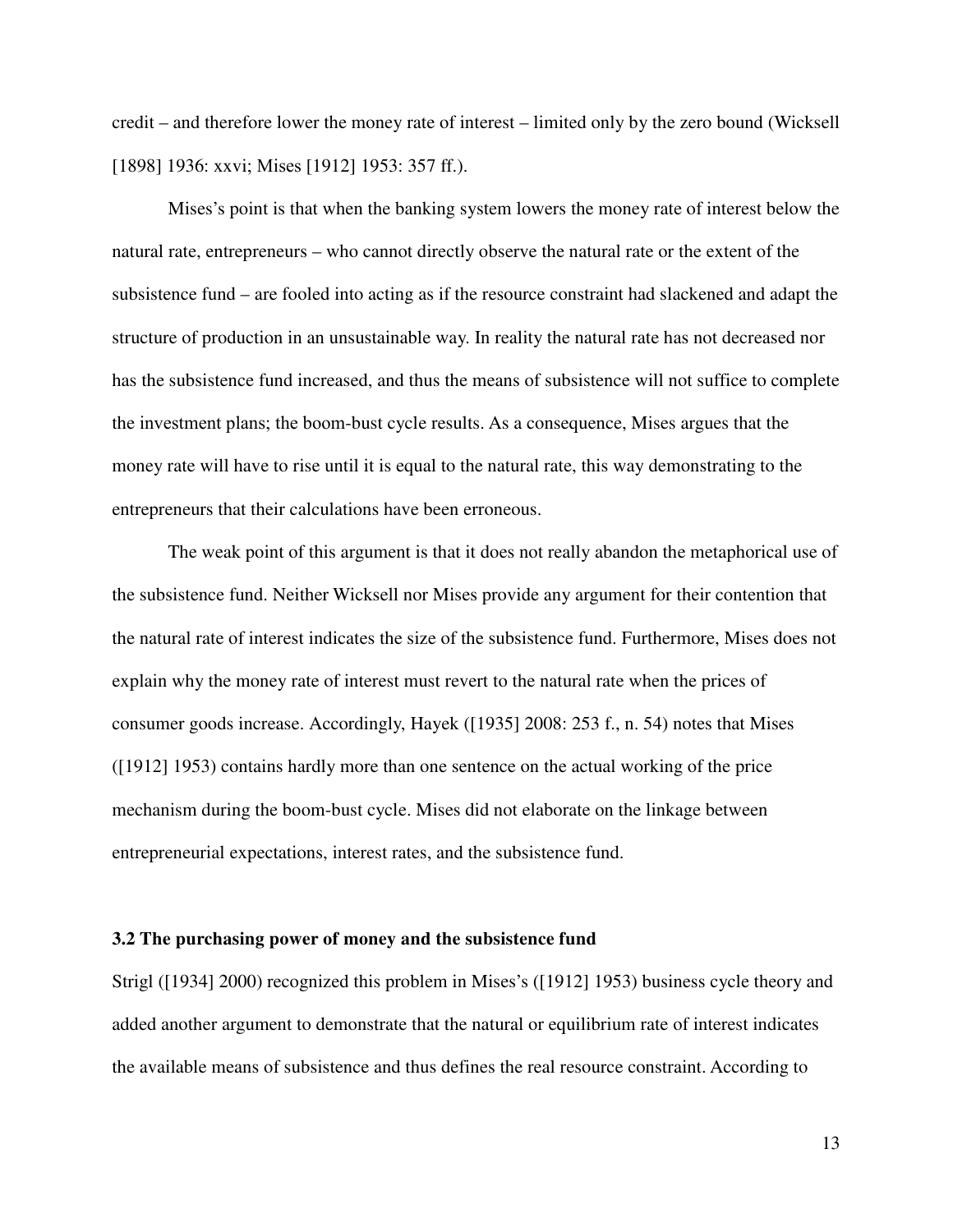him, the natural rate of interest is not the interest rate that would prevail if capital was lent in kind, as Wicksell and Mises had maintained. In its place he redefined the natural rate as the *monetary* interest rate that would appear on a free market, i.e., on a market where the banking system does not create additional money and therefore all money loans stem from prior savings (Strigl [1934] 2000: 113 f.). He argued that in a world where the banking system cannot create money, the purchasing power of money bears a close relationship to the subsistence fund. If someone lends money to another, this is the same as lending the means of subsistence: "Money capital serves the purpose of delivering the means of subsistence actually available in an economy to those who need them as support for the duration of the roundabout method of production" (Strigl [1934] 2000: 98).<sup>7</sup>

By treating money this way, Strigl is able to add some substance to Mises's ([1912] 1953) argument according to which the natural rate of interest depends on the size of the subsistence fund. If Strigl's argument is valid and the purchasing power of money is determined by the consumer goods available for purchase, then the rate of interest on such a market would indeed signal information concerning the size of the subsistence fund. A low interest rate implies a large supply of money loans. Since the purchasing power of money derives from its ability to purchase consumer goods, a large supply of money loans also signals an abundance of means of subsistence.

Strigl ([1934] 2000: 116) follows Mises ([1912] 1953) in arguing that a lowering of the interest rate by means of a credit expansion of the banking system induces entrepreneurs to lengthen the period of production. In his point of view, the additional money on the loans market does not stem from savings and therefore does not represent an increased supply of consumer

 $\overline{a}$ 

<sup>&</sup>lt;sup>7</sup> This argument traces back to Wicksell ([1898] 1936: 16) who stressed that "the ideally correct procedure for observing and measuring the general price level is to confine the calculation to objects of (direct) consumption."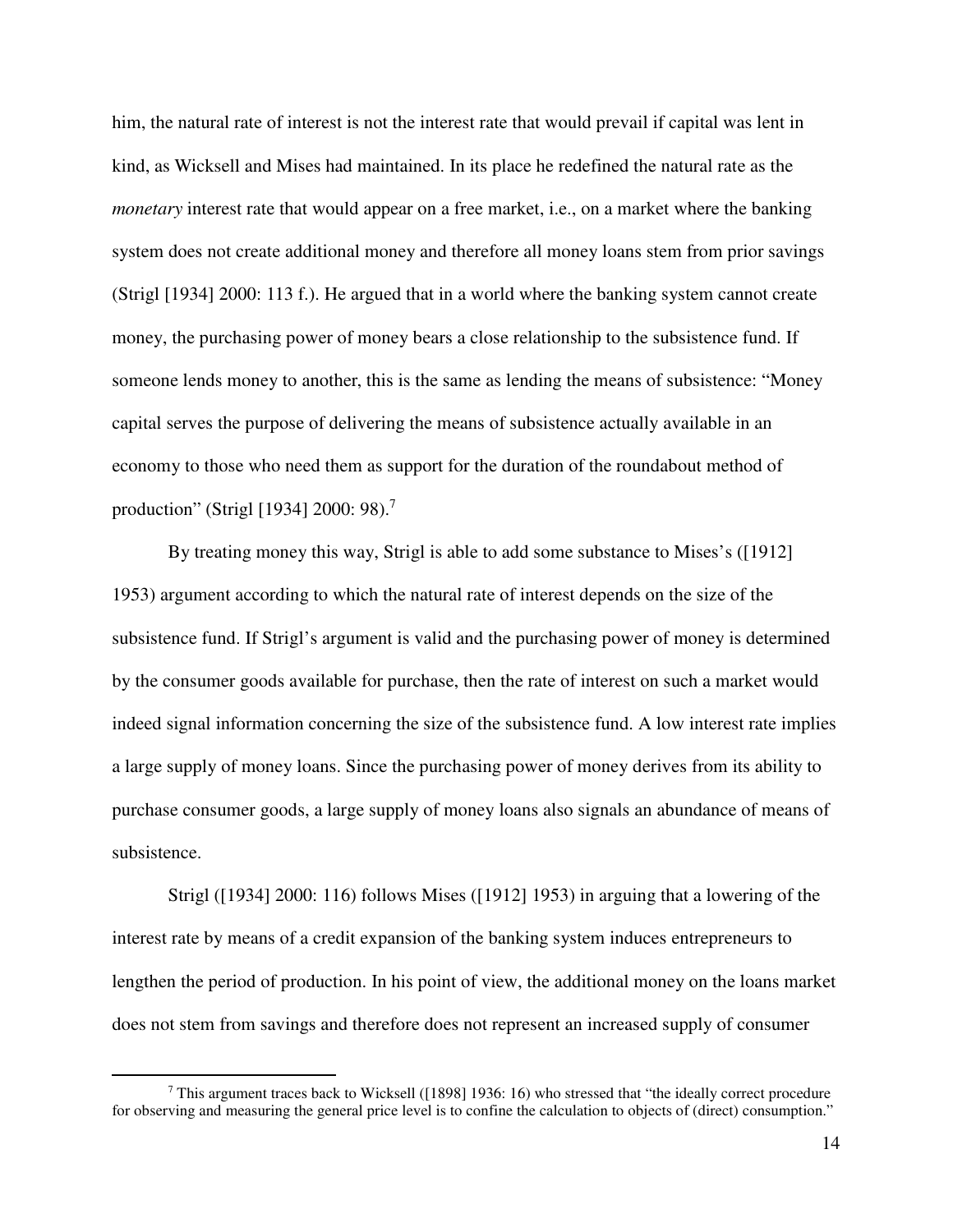goods. Banks consequently increase the supply of money credit relative to the supply of available means of subsistence (Strigl [1934] 2000: 126) and cause maladjustments in the production structure.

In arguing that money bears a close relationship to consumer goods, Strigl did not solve the problem, but rather shifted it to a different level. In order to support his thesis, he would have had to show that the purchasing power of money is derived from consumer goods. Marget (1938: 487) laments that proposals of this kind go far back in the history of economics, but they have never been accompanied by a convincing argument. This grievance holds also for Strigl's treatment of the problem. Although attempting to go beyond the mere metaphorical level, neither Mises ([1912] 1953) nor Strigl ([1934] 2000) – the two works stressing the subsistence fund most intensely – actually managed to do so. Strigl ([1934] 2000) proved to be the last systematic attempt to integrate the subsistence fund into the Austrian theory of the business cycle.

#### **4. The fall of the subsistence fund**

#### **4.1 The abandonment of the subsistence fund in Austrian business cycle theory**

After Strigl ([1934] 2000), the subsistence fund disappeared from Austrian business cycle theory, with both Hayek ([1935] 2008) and Mises (1949) explaining the boom-bust cycle in different terms. Hayek (1941, chap. 7) tried to rectify this omission in his final full-length foray into the capital debates, though with only mixed results. He (1941: 85) tried to reformulate the fund from a stock of the actual means of subsistence (i.e., consumer goods, as had been the case in its early formulations) to a stock of goods that can be *turned into* the means of subsistence (i.e., circulating capital). He ultimately doubted the relevance of this reformulation for two reasons. First, as the goods laying claim to consumer goods in any dynamic economy are constantly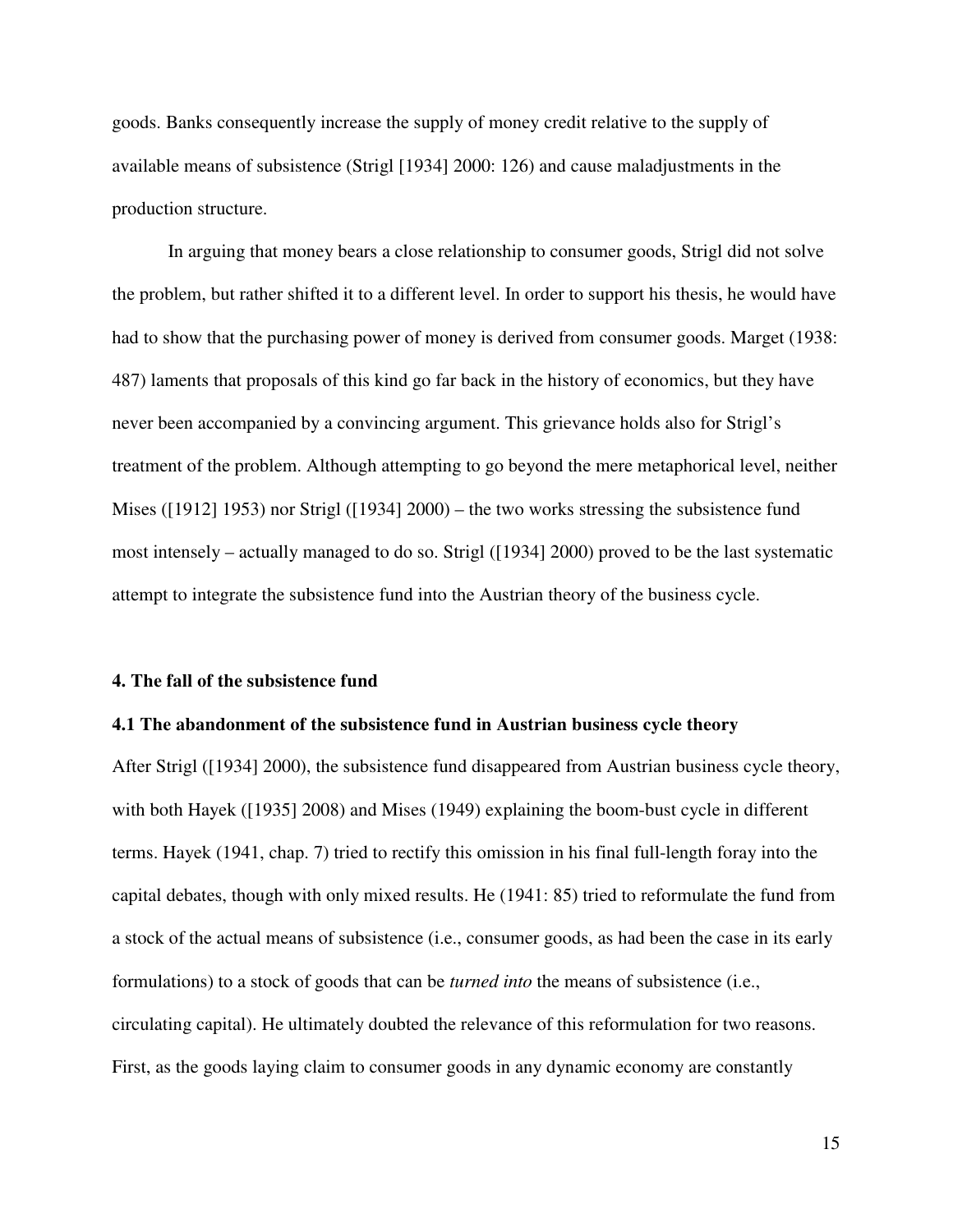changing, the concept lacks the fixity necessary to serve as a binding resource constraint. (Faber (1979) reckons it was this static emphasis in the formulation of the subsistence fund that brought it to an impasse during the 1940s.) Second, the amount of consumer goods that any one person has at his disposal depends on the choices of all other persons in society. The more other people exercise their command over consumer goods, the fewer remain for any one individual (Hayek 1941: 266 f.) Furthermore, in his quest to refine his own capital theory, Hayek shifted the attention of his own subsistence fund to not only the present stock and augmenting flow of consumer goods, but also the circulating capital that is contributing to this flow (Hayek 1941: 146).<sup>8</sup> After a brief discussion of how the actual subsistence fund "cannot be identified in any definite and unambiguous way" (1941: 190), Hayek scuttled the concept from his own elaboration of the business cycle. This proved to be the last attempt to define the fund and frame its importance to the investment process.

In place of the subsistence fund, Hayek ([1935] 2008) offers a different explanation of the turning point of the business cycle. He ([1935] 2008: 237) argues that the length of the production process depends on the relationship between expenditures on producer goods and expenditures on consumer goods. When people increase their spending on producer goods, more capitalistic, i.e., more roundabout, methods of production will result. In the example he uses to illustrate his point, there are 120 units of money in the economy each of which is spent once a year. Therefore, total expenditures per year amount to 120. In the original state of affairs in his example, expenditures on consumer goods come to 40, expenditures on producer goods to 80. If, starting from there, people should save another 10 money units, now 30 would be spent on

 $\overline{a}$ 

<sup>&</sup>lt;sup>8</sup> This shift marked a reversal for Hayek, who five years earlier defined the subsistence fund exclusively in terms of capital goods saved up to complete undertaken production processes (Hayek 1935b). This shift was itself a reversal from Hayek ([1935a] 2008, 1934) where the subsistence fund was defined in the much more conventional (at least for the time) way as a sum of consumer goods.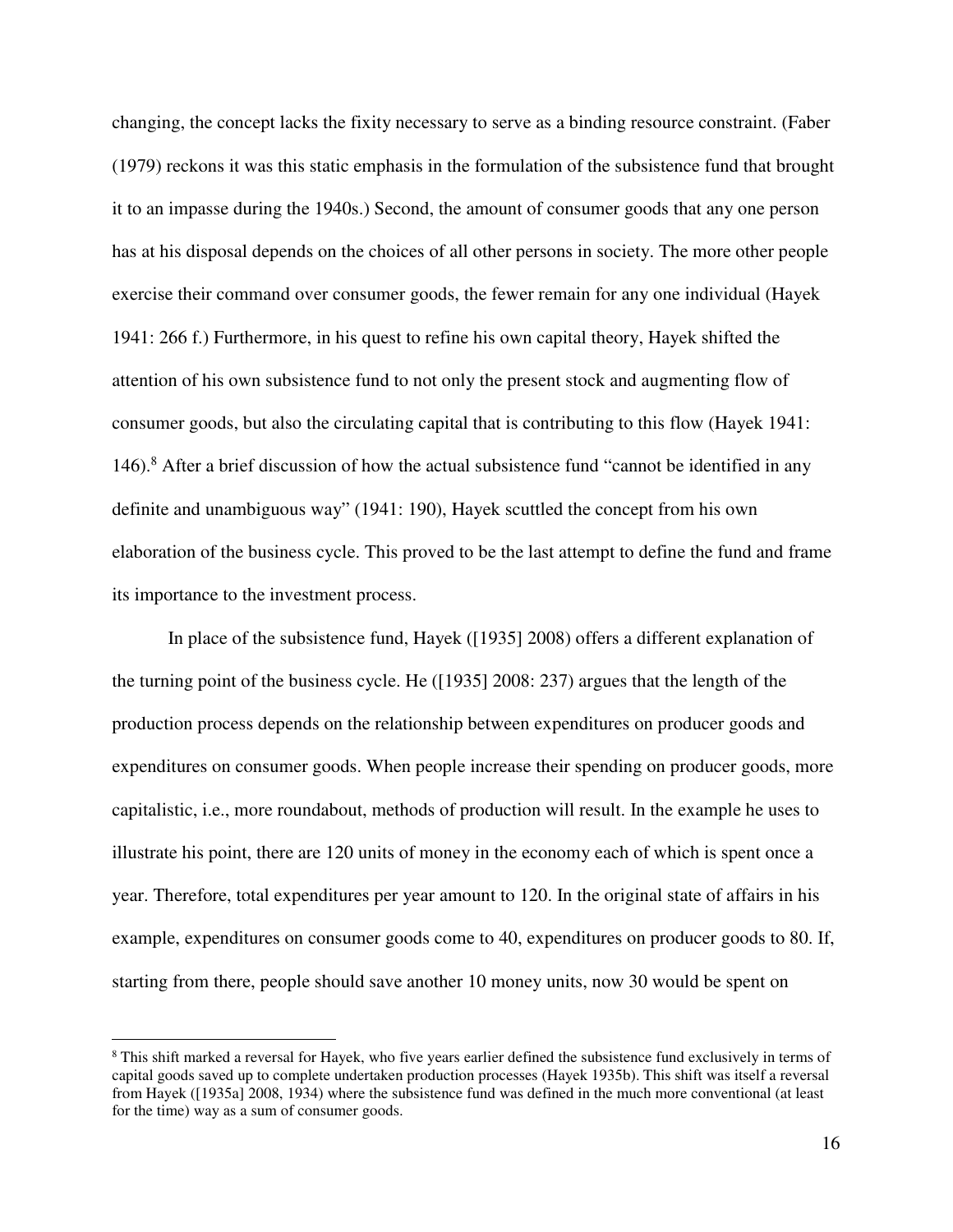consumer goods and 90 on producer goods (Hayek [1935] 2008: 237 f.). As a consequence of this shift of expenditures, "the average length of the roundabout processes of production and, therefore, […] also the number of successive stages of production, is increased in the same proportion as the demand for intermediate [i.e., producer] goods has increased relatively to the demand for consumers' goods" (Hayek [1935] 2008: 238).

It is important to note that Hayek, in contrast to Strigl and Mises, does not introduce a real *resource* constraint in order to explain the potential length of the production period. He starts with a given amount of *expenditures* on goods of any kind. The length of the production process is determined by the proportion of expenditures on producer goods relative to consumer goods.

When it comes to explaining the business cycle based on his vision of the production process, Hayek ([1935] 2008: 266), like his predecessors, starts with a reduction of the rate of interest below the natural or equilibrium rate by the injection of additional money. In his ([1935] 2008: 241 ff.) example, entrepreneurs receive an additional 40 units of money, which they spend on producer goods. Thus they change the proportion between expenditures on producer and consumer goods from 80:40 to 120:40 which results in a longer production process. However, for Hayek this change in relative expenditures cannot be maintained, and brings an unsustainable boom to bust. He gives two reasons as to why this should be the case. The first one is reminiscent of the subsistence fund metaphor employed by Mises and Strigl, whereby he ([1935] 2008: 267) argues that the lengthening of the production structure induced by the lowering of the interest rate is not accompanied by a reduction in consumption expenditures. Therefore, as soon as the additional investments on lengthier production processes causes a temporary reduction in the production of consumer goods, their prices will rise. For some time, "society as a whole will have to put up with an involuntary reduction of consumption" (Hayek [1935] 2008: 268). This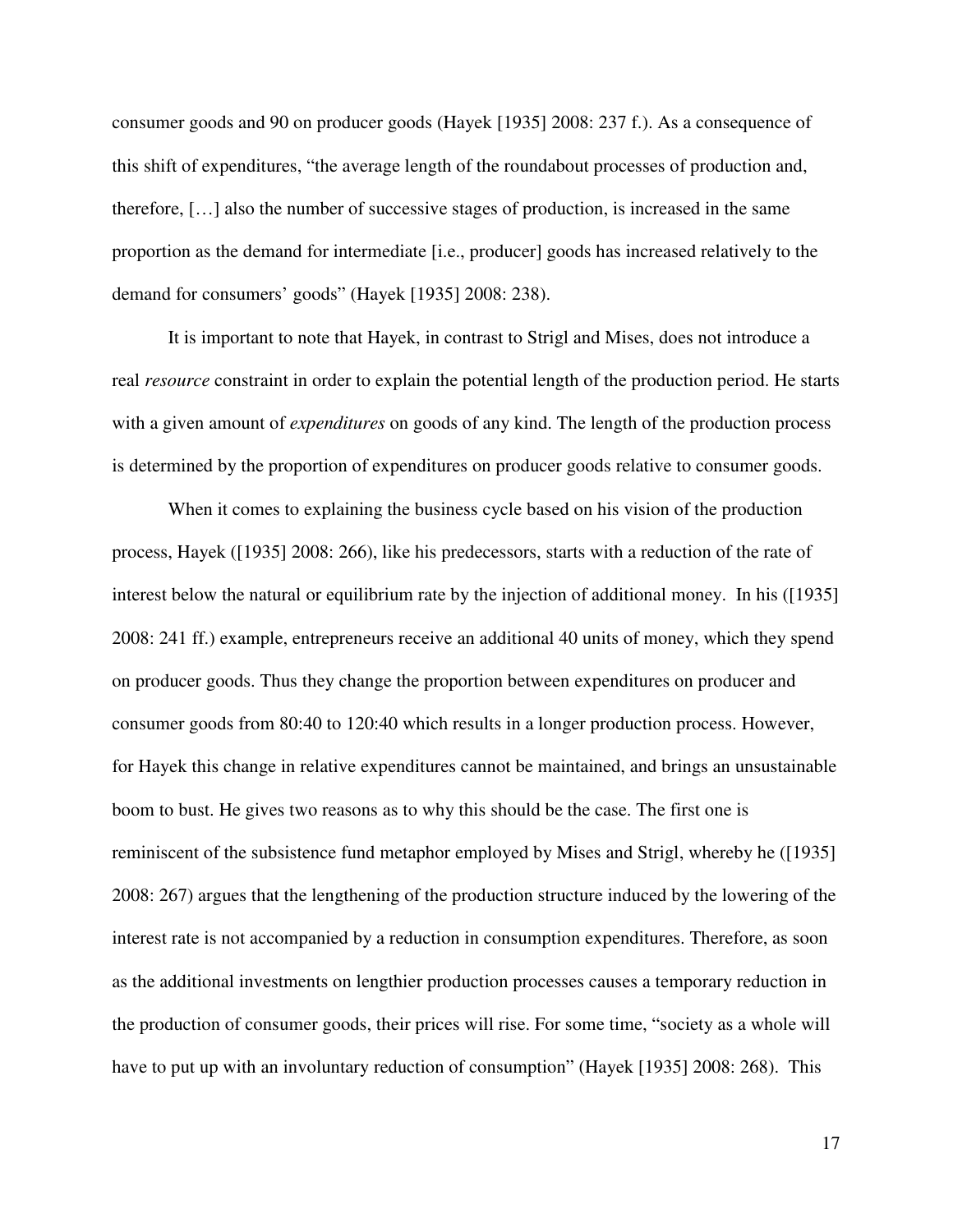argument, so far as it goes, does not explain why a general economic contraction should occur, but rather that prior consumer plans will be disrupted in specific markets. Only when people would react in a way that increases the relative amount of expenditures on consumer goods could it be said that the new and longer production structure is unsustainable. Yet, this cannot happen because, as Hayek ([1935] 2008: 243) admits, expenditures on consumption can only be increased "if [consumers'] money receipts should rise."

In Hayek's second argument as to why the new expenditure ratio cannot be sustained he asserts that the income of the original owners of the factors of production will rise as a consequence of the increased amount of money available for investment (Hayek [1935] 2008: 268). According to him, there can be little doubt "that in the face of rising prices of consumers' goods these increases [in income] will be spent on such goods" (Hayek [1935] 2008: 268). Consequently, as more is now spent on consumer goods, the proportion between the amount spent on producer goods and that spent on consumer goods will change in favor of the latter. This must mean a return to less roundabout methods of production and the onset of an economic crisis as the adjustment takes place.

Hayek's second argument provides no better a solution than the first. He does not give any reason why the income of the owners of the original factors of production should rise in the case where 120 money units are spent on producer goods and 40 units on consumer goods – the case where the expansion is induced by additional money – whereas the income of these owners does not rise when the proportion in question is 90 to 30 – the case where the expansion is induced by additional savings. After all, in *both* cases the entrepreneurs have more money available for investment, and therefore, if one follows Hayek's argument, in both cases the income of the factor owners should rise.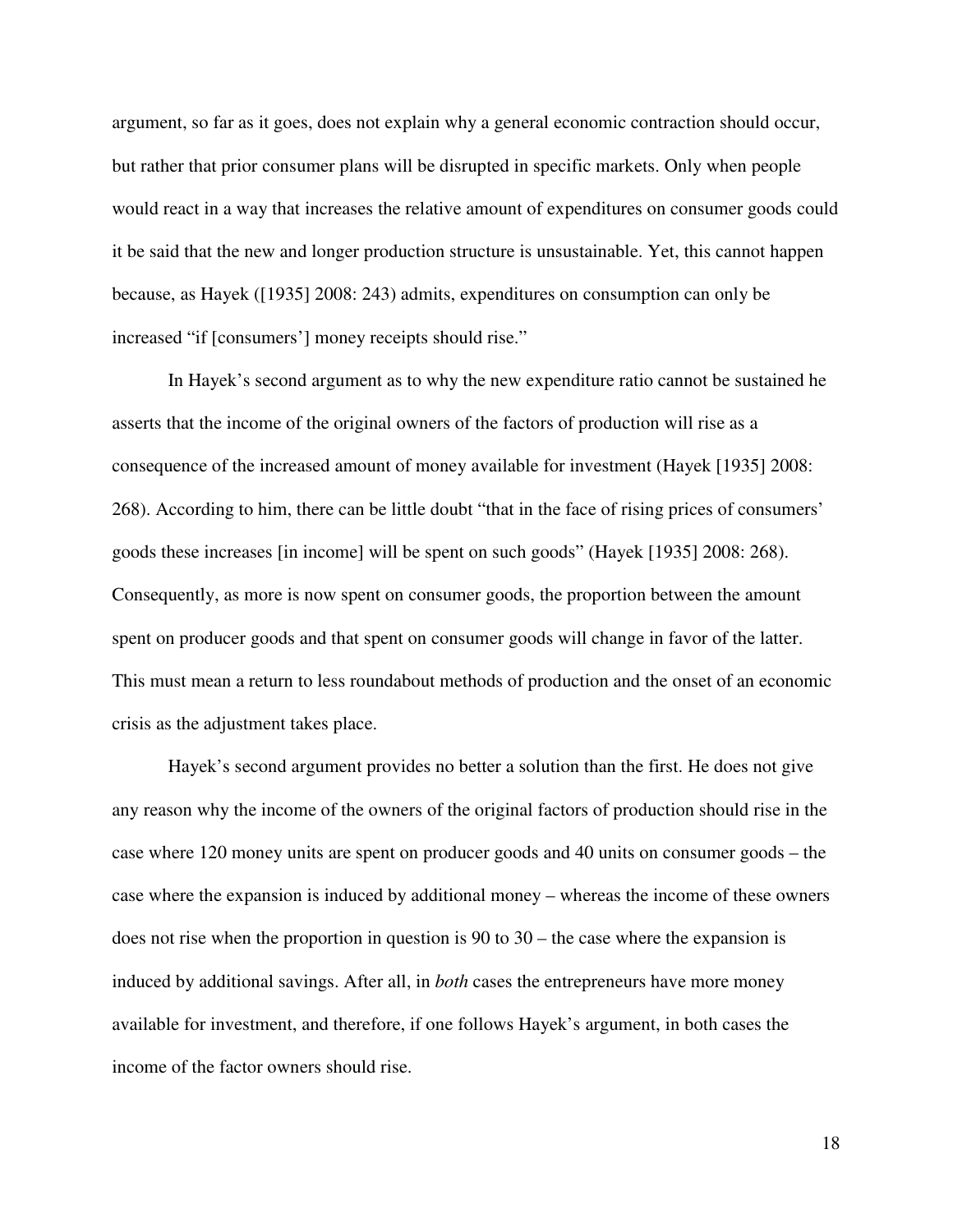Hayek's concentration on nominal expenditures as opposed to real magnitudes like the subsistence fund prevented him from building his theory on even a vaguely defined or metaphorical resource constraint, as Mises and Strigl did. Changes to expenditures on goods and resultant incomes, however, cannot supplant the real resource constraint limiting the period of production like the subsistence fund can.

#### **4.2 The void left by the subsistence fund**

 $\overline{a}$ 

It seems that Hayek's ([1935] 2008) refusal to use the subsistence fund metaphor had a significant impact on later expositions of the Austrian business cycle.<sup>9</sup> Mises (1949), however, does not take over Hayek's focus on the proportion between expenditures on consumer goods and expenditures on producer goods.<sup>10</sup> Nonetheless, Mises (1949) abandons the subsistence fund as an explanation of the resource constraint that limits the length of the production period (Braun 2012: 201 ff.). Instead, he argues that it is the availability of *capital goods* that serves as a resource constraint and that becomes scarce at the turning-point of the crisis. Yet Mises does not realize that capital goods cannot serve as a resource constraint (Braun 2012: 205). They are, per Mises's (1949: 263) own definition, *produced* factors of production. If they should happen to become scarce, their prices would rise and their production would be stimulated. There is no reason why this could induce a downturn for if it did the production of additional capital goods would easily moderate it.

 $9$  Rothbard (2004) and Huerta de Soto (2012) all build upon Hayek's argument and do not integrate the subsistence fund as Mises ([1912] 1953) and Strigl ([1934] 2000) had done. In one of the more influential recent expositions of Austrian business cycle theory Garrison (2001: 58) mentions the subsistence fund but once, and only as a passing allusion to the general availability of investable resources, not in terms of a potentially binding resource constraint.  $10$  Although commonly treated as synonymous, Hayek's and Mises's treatments of the business cycle differed in several ways. While herein we demonstrate Hayek's reluctance to make use of the subsistence fund to the extent that the early Mises did, Garrison (2004) looks to their differing conceptions of forced savings, as well as Mises's attention to the role of overconsumption in defining the boom's unsustainability, an aspect which is not unrelated to his earlier work on the subsistence fund.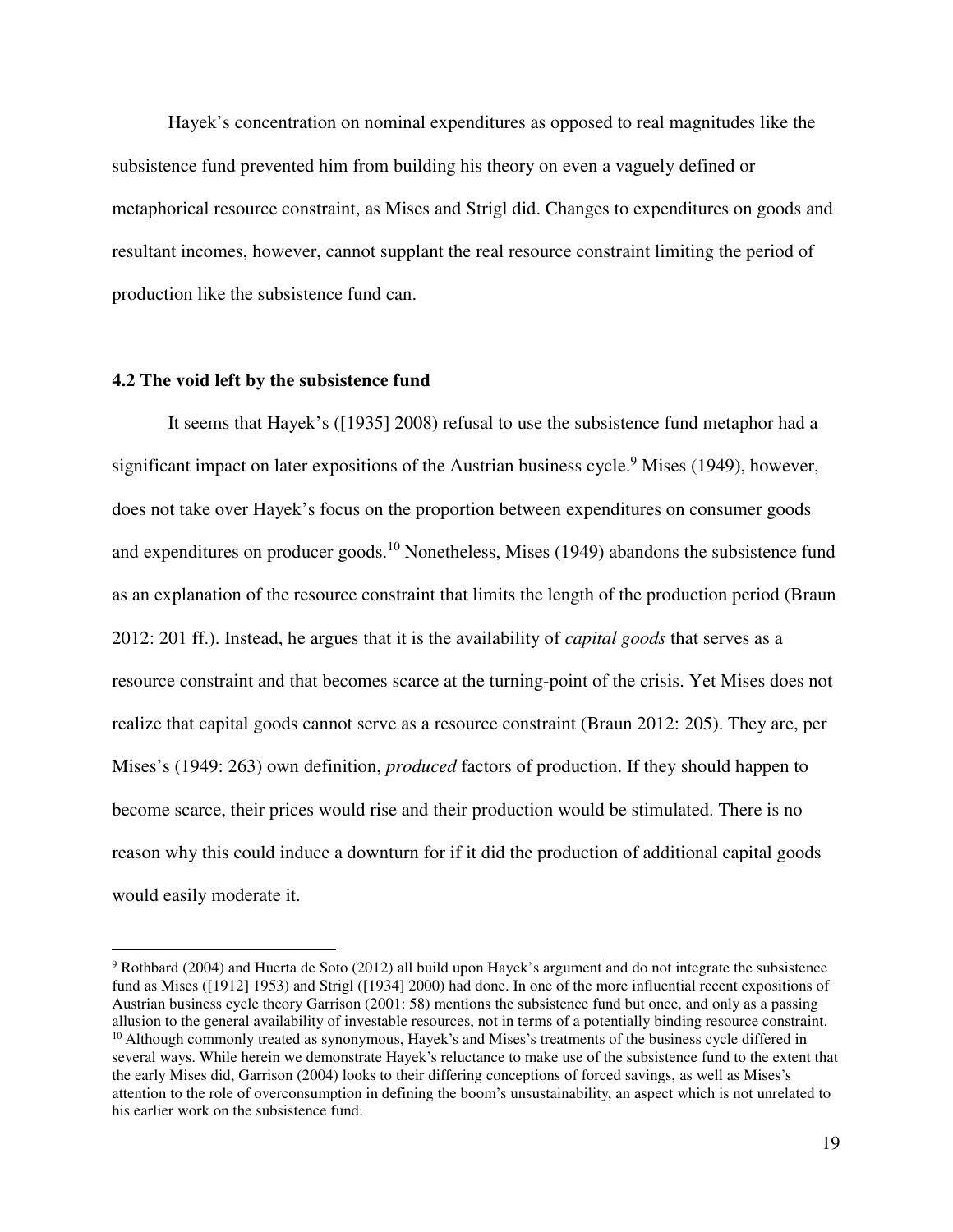This point can be illustrated by means of Mises's (1949: 557) example of the "masterbuilder whose task it is to erect a building out of a limited supply of building materials." In the boom phase, Mises argues, the whole entrepreneurial class acts like a master-builder who overestimates the quantity of bricks at his disposal and commences building the foundation on a larger scale than will be possible to complete. After planning for and completing the early stages of production, he realizes that he lacks the material needed for the completion of the building.

Although Mises uses this example to illustrate the resource constraint on production, it does not adequately capture the difficulty that entrepreneurs encounter when estimating the future availability of resources needed to complete investments. The entrepreneurial class will rarely be confronted with a capital good (e.g., bricks) whose supply is limited in the absolute sense (i.e., is not reproducible) and which furthermore does not allow for substitution. In Mises's example, as bricks became scarce their price would rise. This would harm some entrepreneurs (those who use bricks as an input) but it would benefit others (those who produce bricks or brick substitutes). The change in relative prices might explain local crises in certain industries, but not a general economic crisis. Furthermore, the increased price of bricks would signal the shortage to producers, who would alleviate the shortage by increasing the quantity supplied, thus relaxing the resource constraint. When the prices of capital goods increase, those entrepreneurs on the supply side benefit and those on the demand side lose. No systematic error would beset all entrepreneurs simultaneously (one man´s crisis is another´s opportunity).

This is different in the case that the subsistence fund is depleted. Inherent in the subsistence fund theory is the idea that *all* kinds of production processes, from the highest to the lowest stages of production, depend on the availability of consumer goods that will sustain workers. One invokes a type of circular reasoning to maintain that those producing consumers´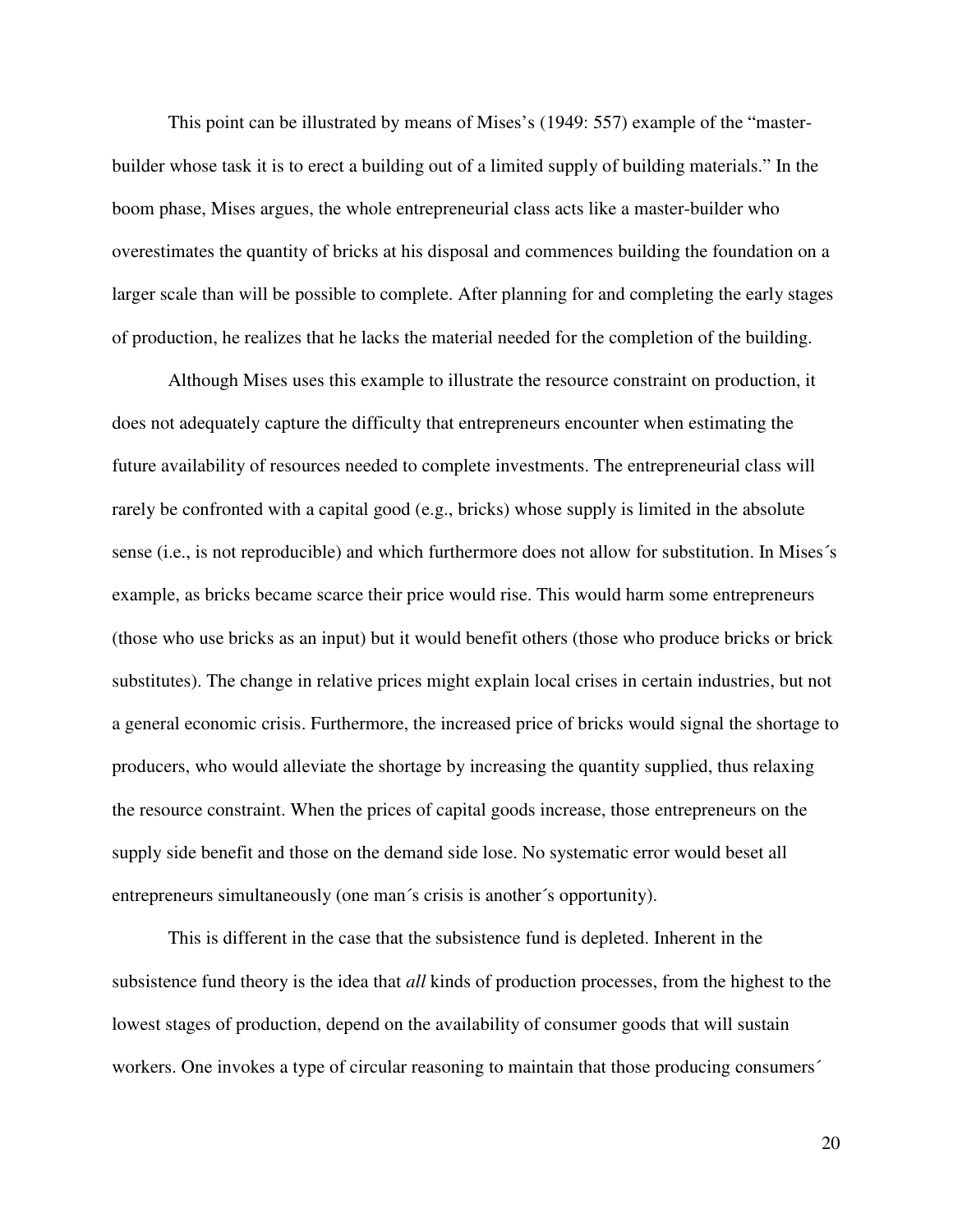goods can be sustained by the goods they produce themselves. What is necessary to alleviate the scarcity of consumer goods is the conjoined production of all stages in production, keeping in mind that the means of subsistence must be sufficiently available for workers at all stages. The specific nature of this bottleneck caused by a depletion of the subsistence fund was already pointed at by John Stuart Mill (1965: 78) in his famous fourth fundamental proposition on capital. The "maintenance or payment of labour" he stated, does not depend on the demand for consumer goods, but "on the amount of the capital, or other funds directly devoted to the sustenance and remuneration of labour." In other words, an increase of the subsistence fund cannot be induced by increased prices due to increased demand; what is needed is increased savings or decreased consumption. Without this, *all* entrepreneurs will face increased costs as the means to sustain workers are scarce and this necessitates that the whole of the structure of production be restructured so as to either, 1) make do with fewer savings, or 2) produce less output.

Modern renditions of the Austrian business cycle (Garrison 2001; Huerta de Soto 2012) do not substantiate further the claim that investors proxy the size and extent of the subsistence fund. This omission makes modern Austrian business cycle theory a strange bed fellow with modern finance theory whereby the interest rate only serves as a hurdle or benchmark against which investors gauge the attractiveness of an investment, not as an indicator of how able the market is to complete the project. In both theories, there is no link between the financial sector to the real sector, and no reference to any type of real resource constraint. Even Sechrest (2006), who views the subsistence fund as essential to the core Austrian business cycle theory, does not provide a suitable link. He (2006: 32) defines the subsistence fund in terms of money and thus skips the main point of the subsistence fund metaphor in a manner similar to Hayek´s ([1935]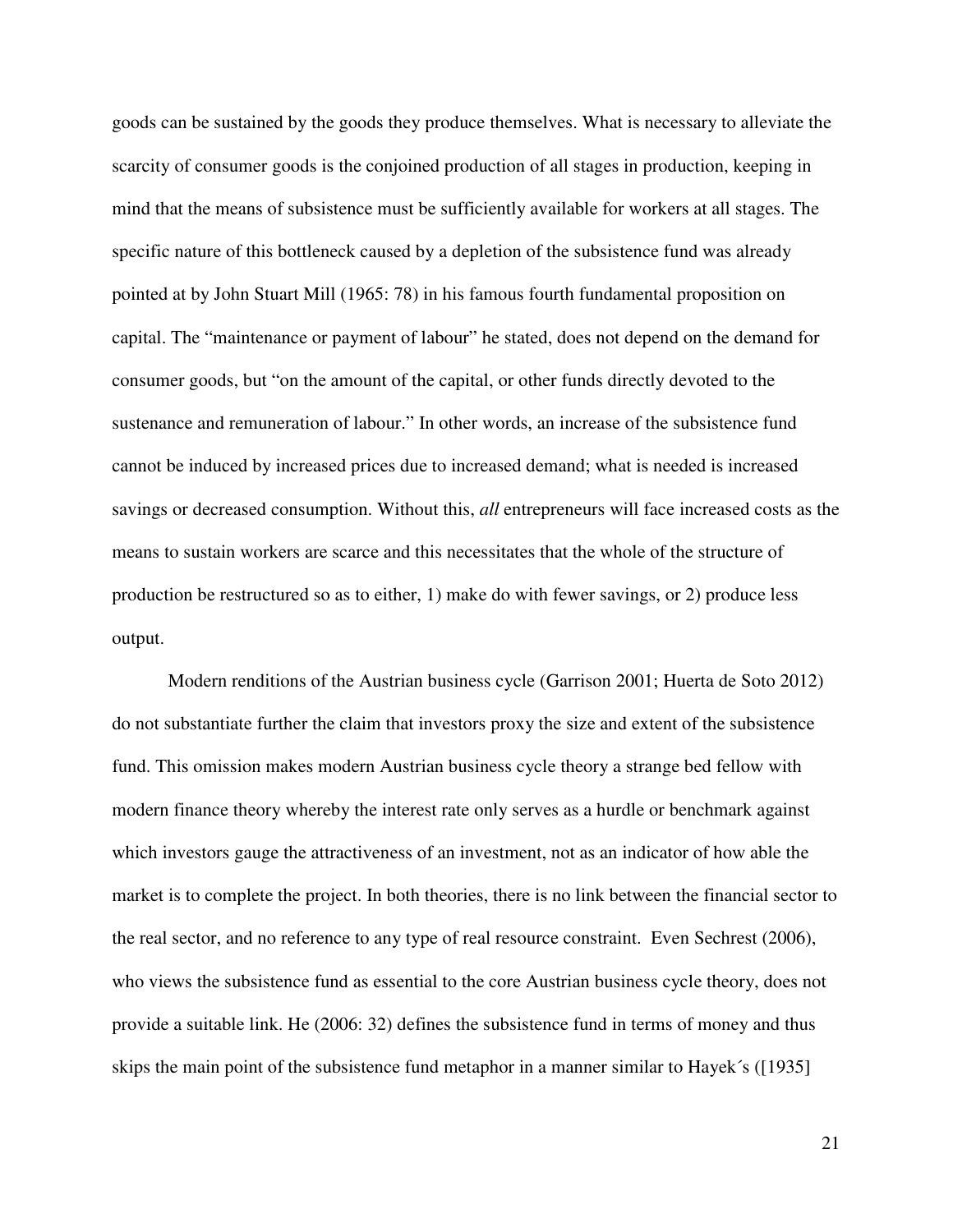2008) focus on nominal expenditures. Whether the subsistence fund concept is apt to provide the necessary link is an open question. But what has been put in its place, especially in business cycle theory, but also in finance theory, ignores much of the problem that the classical and some early Austrian economists tried to tackle by means of this metaphor: what is it, in real terms, that limits the amount of investment?

#### **5. Conclusion**

Böhm Bawerk reformulated the classical doctrine of the wages fund to a more encompassing concept fit for the post-Industrial (and non-agrarian) world. In particular he took issue with the idea that the subsistence of capitalists and landlords was also necessary to complete any production plan, not just the narrow maintenance of the laborers. It was on this basis that Böhm Bawerk eschewed the term "wages fund" for the more general subsistence fund. By integrating this fund into a simple growth model, Böhm Bawerk's contribution to the concept was in showing that, 1) not all production is consumable output to replenish the subsistence fund; some production represents producer goods that will reintegrate into the economy's capital structure, and 2) since production is a continuous process any reckoning of a subsistence fund would need to be on a flow basis, instead of as a stock of consumer goods. Unfortunately, Böhm Bawerk's followers – notably Mises, Hayek, and Strigl – were unable to refine further the subsistence fund doctrine to meet the demands of the post-Industrial world, where physical goods were supplanted by money as the chief form of capital.

We have demonstrated two points in this paper. First, the subsistence fund as has been formulated in post-agrarian economies is only a metaphor. Neither the classical economists nor Mises ([1912] 1953) or Strigl ([1934] 2000) managed to develop the concept past this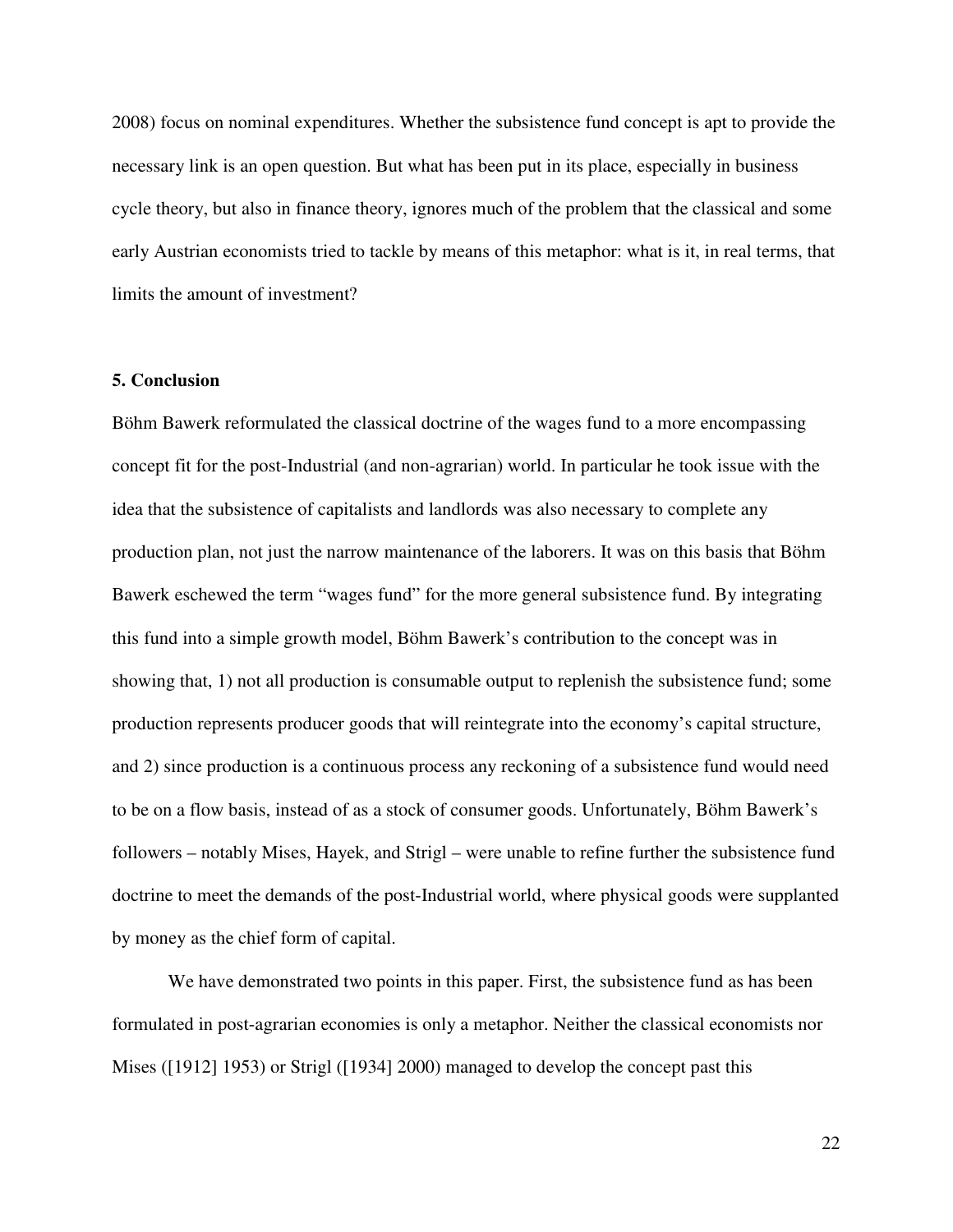metaphorical character. Renditions of Austrian business cycle theory – the last major theory to employ the concept – that rest upon this metaphor cannot be upheld without reservations. Specifically, it is not possible to argue that the size of the subsistence fund is indicated by the natural rate of interest, as Mises ([1912] 1953) did, nor was Strigl ([1934] 2000) successful in arguing that the availability of money credit bears a close relationship to the available fund of consumer goods. The failure of later economic theorists to reformulate the subsistence fund as anything more than a metaphor led to its eventual disuse and ultimate purging even from the various forms of Austrian business cycle theory.

Second, Hayek's ([1935] 2008) attempt to formulate the Austrian business cycle theory without taking recourse to the metaphor is not convincing. The turning-point of the boom-bust cycle cannot be explained as a mere consequence of shifts in nominal expenditures. There must be a real resource constraint that sooner or later forces entrepreneurs to abandon their new investment projects. Mises's (1949) effort to substitute the subsistence fund with the availability of capital goods also cannot be upheld, since if that were the resource constraint causing an economic collapse the problem could be alleviated through the production of more capital goods.

In light of the discussion in this paper, however, what is needed is not to shed the concept completely but to revisit it. Business cycle theories, and especially those that fall under the umbrella of Austrian business cycle theories, are unable to explain the shift from boom to bust endogenously without a binding resource constraint. In this respect, while Mises's ([1912] 1953) and Strigl's ([1934] 2000) expositions of the subsistence fund were flawed in their own right, they were, at least, attempts in the right direction.

#### **References**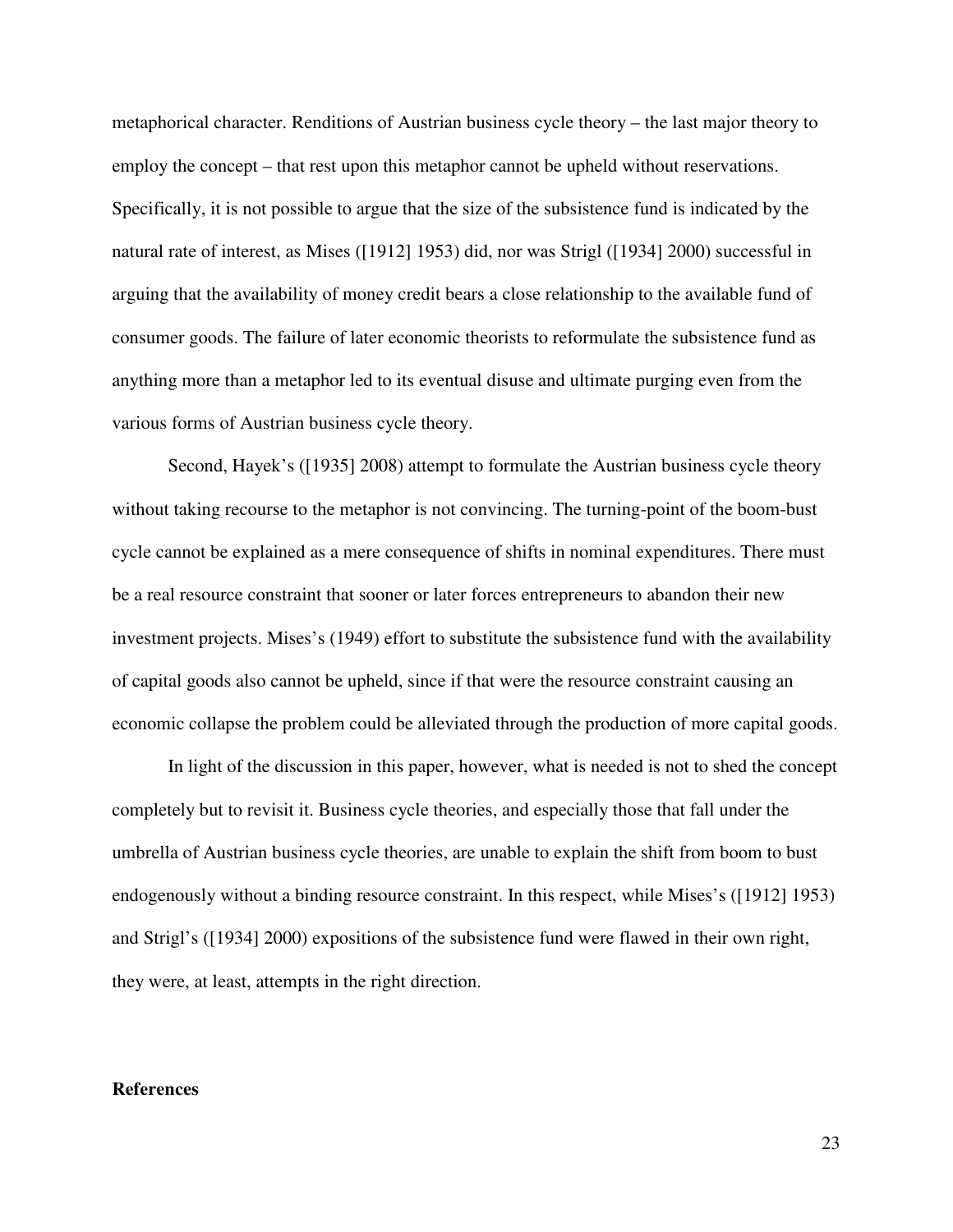Bagus, P., and D. Howden. 2010. The Term Structure of Savings, the Yield Curve, and Maturity Mismatching. *Quarterly Journal of Austrian Economics* 13(3): 64-85.

Bernhard, R. C. 1943. Myths and Illogic in Popular Notions about Business Cycles. *Journal of Political Economy* 51(1): 53-60.

Böhm-Bawerk, E. v. [1889] 1930. *The Positive Theory of Capital*, translated with a preface and analysis by W. Smart, New York: G. E. Stechert & Co.

Boivin, J., Kiley, M. T., and Mishkin, F. S. 2011. How Has the Monetary Transmission Mechanism Evolved Over Time?. In: Friedman, B. M. and Woodford, M. (ed.). *Handbook of Monetary Economics, Vol. 3A*. Amsterdam et al.: North-Holland: 369-422.

Braun, E. 2012. The Subsistence Fund in Ludwig von Mises's Explanation of the Business Cycle, in: Hülsmann, J. G. (ed.): *Theory of Money and Fiduciary Media: Essays in Celebration of the Centennial*, Auburn (AL): Ludwig von Mises Institute: 193-208.

Braun, E. 2014. *Finance Behind the Veil of Money*, Liberty.me.

Bresciani-Turroni, C. 1936. The Theory of Saving: II. Disequilibrium between Saving and Investment During the Trade Cycle. *Economica, New Series* 3(10): 162-181.

Dorp, E. C. v. 1937. *A Simple Theory of Capital, Wages and Profit or Loss. A New and Social Approach to the Problem of Economic Distribution*, London: King & Son

Eucken, W. 1954. *Kapitaltheoretische Untersuchungen*, 2nd edition, supplemented by three essays, Tübingen and Zürich: Mohr (Siebeck) et al.

Faber, M. 1979. *Introduction to Modern Capital Theory*. Berlin: Springer-Verlag.

Garrison, Roger W. 2001. *Time and Money: The Macroeconomics of Capital Structure*. New York and London: Routledge.

Garrison, Roger W. 2004. Overconsumption and Forced Saving in the Mises-Hayek Theory of the Business Cycle. *Hiostory of Political Economy* 36(2): 323-349.

Hayek, F. A. 1934. On the Relationship Between Investment and Output. *The Economic Journal* 44(174): 207-231.

Hayek, F. A. [1935a] 2008. Prices and Production, in Hayek, F. A: *Prices and Production and other Works*, edited with an introduction by J. T. Salerno, Auburn (AL): Ludwig von Mises Institute: 189-329.

Hayek, F. A. 1935b. The Mythology of Capital. *Quarterly Journal of Economics* 50(2): 199-228.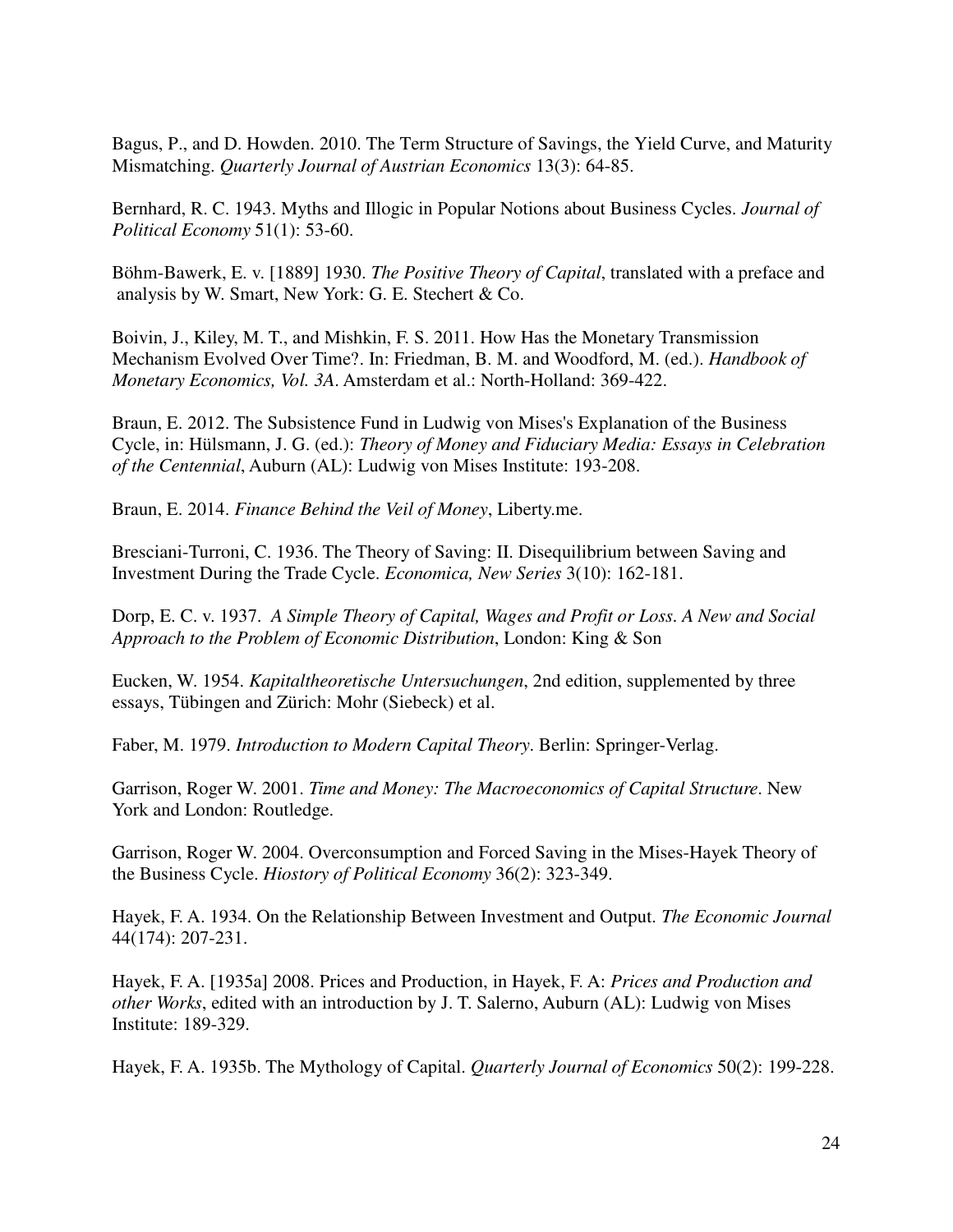Hayek, F. A. 1941. *The Pure Theory of Capital*, London: Macmillan and Co.

Hennings, K. H. 1987. Capital as a Factor of Production. *New Palgrave: A Dictionary of Economics Vol. 1*: 327-333.

Hicks, John R. 1965. *Capital and Growth*. Oxford: Oxford University Press.

Huerta de Soto, J. 2012. *Money, Bank Credit, and Economic Cycles*, third edition, translated by Melinda A. Stroup, Auburn (AL): Ludwig von Mises Institute.

Jevons, W. S. 1884. Commercial Crises and Sun-Spots, in: Jevons, W. S.: *Investigations in Currency and Finance*, London: MacMillan: 221-243.

Jevons, W. S. [1871] 1911. *The Theory of Political Economy*, fourth edition, London: MacMillan.

Lachmann, Ludwig M. [1968] 1996. Time complexity and change: Ludwig M. Lachmann's contributions to the theory of capital. *Advances in Austrian Economics* 3: 107–165.

Lewin, Peter. [1999] 2011: *Capital in Disequilibrium: The Role of Capital in a Changing World*, 2<sup>nd</sup> ed. Auburn, AL: Ludwig von Mises Institute.

Machlup, Fritz. 1932. The Liquidity of Short-Term Capital. *Economica* 37: 271-284.

Marget, Arthur W. [1938] 1966. *The Theory of Prices. A Re-Examination of the Central Problems of Monetary Theory, Volume I*. New York: Augustus M. Kelly.

Mill, J. St. 1965. *Collected Works of John Stuart Mill, Vol. II*: *Principles of political economy: with some of their applications to social philosophy, books I – II, Toronto: University of Toronto* Press.

Mises, L. v. 1949. *Human Action – A Treatise on Economics*, New Haven: Yale University Press.

Mises, L. v. [1912] 1953. *The Theory of Money and Credit*, New Haven: Yale University Press.

Pantaleoni, M. 1898. *Pure Economics*, translated by Boston Bruce, T., London: MacMillan.

Phillips, D. G. 1967. The Wages Fund in Historical Context. *Journal of Economic Issues* 1 (4): 321-334.

Phillips, Peter J. 2010. Financial Crisis of Metaphor. *Review of Austrian Economics* 23(3): 223- 242.

Robbins, L. 1934. *The Great Depression*. London et al.: Macmillan.

Rothbard, M. N. 2004. *Man, Economy, and State - A Treatise on Economic Principles*.